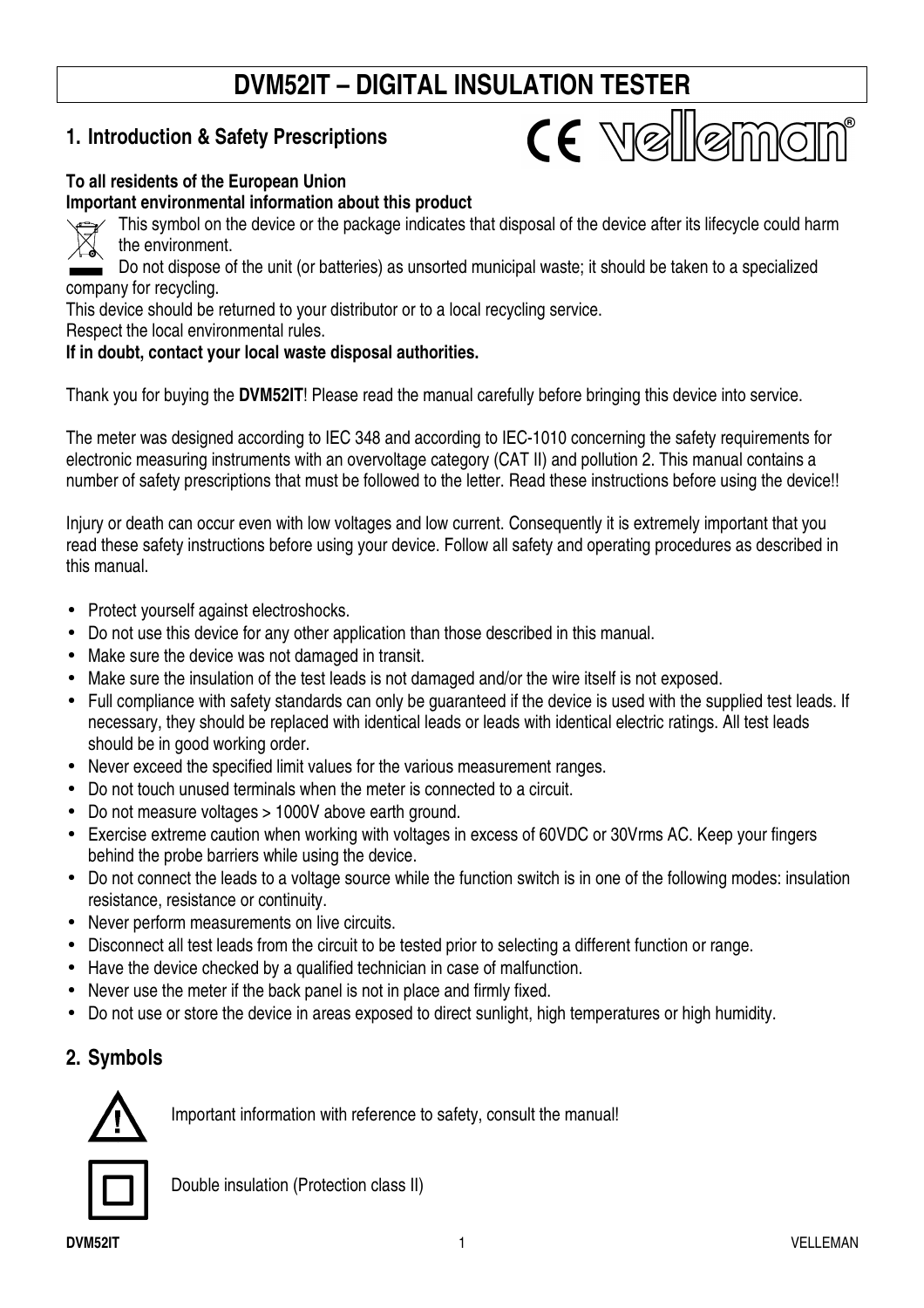

## **3. Maintenance**

- Do not remove the back cover while a voltage is being applied. Only a qualified technician should handle repairs.
- Always disconnect the test leads from all current sources before opening the meter.
- Always place the function and range switches in the OFF position when the device is not in use.
- Remove the batteries to keep them from leaking if the device is to be stored for a prolonged period of time.
- Use a damp cloth and a mild detergent to clean the device. Never apply abrasives or solvents to the meter

#### **4. Description**

#### **General**

- This digital insulation tester is equipped with two alarm functions. A humming sound is produced every two seconds to prevent damage from improper operation when the function or range switch is in the wrong position.
- Press the test button and the alarm system will produce a humming sound every two seconds. The high voltage output indicator will flash red, warning the operator of the risk of electroshocks because of the high output voltage.
- The device is protected against overload and a low-battery indication is provided.
- The device also has a data-hold function.
- Two rotary switches are used to select the functions and ranges.
- The DVM52IT has a test button that can be locked. Releasing the test button automatically discharges the capacitance of the device.

#### **Front & Back Panel**

- 1. High voltage output indicator
- 2. LCD display
- 3. Front panel
- 4. Test button
- 5. Data-hold switch
- 6. Function switch
- 7. Range switch
- 8. HIGH jack
- 9. LOW jack
- 10. Battery cover
- 11. Case

#### **5. Specifications**

**DVM52IT** 2 VELLEMAN Max. accuracy is achieved during a one-year period after calibration. Ideal circumstances require a temperature of 18 to 28°C (64 to 82°F) and a max. relative humidity of 75%.

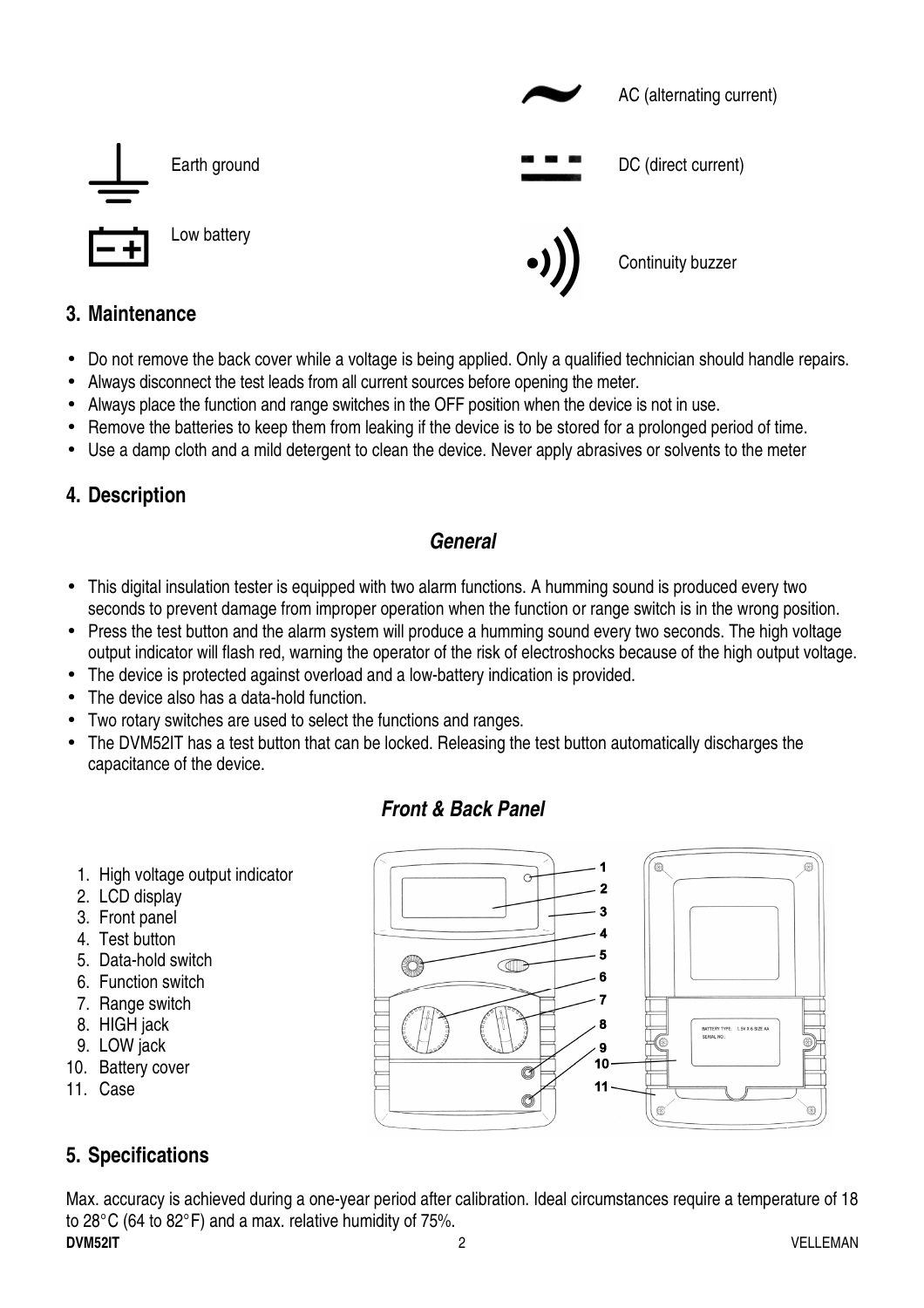#### **5.1 General Specifications**

| Max. voltage between terminals and earth                  | 1000V dc or ac                                              |
|-----------------------------------------------------------|-------------------------------------------------------------|
| <b>Measuring Method</b>                                   | Dual-slope integration A/D converter                        |
| <b>Sampling Time</b>                                      | $±0.4$ sec.                                                 |
| <b>LCD Height</b>                                         | 22 <sub>mm</sub>                                            |
| Max. Display                                              | 1999 points $(3 \frac{1}{2})$ digits)                       |
| Polarity Indication                                       | "-" indicates negative polarity                             |
| Overrange Indication                                      | '1' or '-1' is displayed                                    |
| <b>Displayed Measuring Unit</b>                           | Unit of electrical capacity                                 |
| <b>Power Supply</b>                                       | 6 AA-batteries of 1.5V (alkaline batteries are recommended) |
| <b>Power Consumption</b>                                  | $\pm 5$ mA (100Vdc, 750Vac, 200 $\Omega$ , <sup>o)</sup> )  |
|                                                           | $\pm 30$ mA (200M $\Omega$ , 250V)                          |
|                                                           | $\pm 50$ mA (200M $\Omega$ /500V)                           |
|                                                           | $±100mA$ (2000M $\Omega$ /1000V)                            |
|                                                           | "-+"-symbol is displayed                                    |
| <b>Battery-Low Indication</b>                             | 0 to 40 $^{\circ}$ C (32 to 104 $^{\circ}$ F)               |
| <b>Operating Temperature</b><br><b>Operating Humidity</b> | $< 85\%$ RH                                                 |
| <b>Storage Temperature</b>                                | $-10$ to $+50^{\circ}$ C (10 to 122 $^{\circ}$ F)           |
| <b>Dimensions</b>                                         | 192 x 122 x 55mm                                            |
|                                                           |                                                             |
| Weight                                                    | $\pm$ 545g (with batteries)                                 |

#### **5.2 Electrical Specifications**

#### **5.2.1. Insulation Resistance**

| Range                               | 200MΩ / 250V                                           | $200M\Omega/500V$     |                             | 2000MΩ / 1000V           |
|-------------------------------------|--------------------------------------------------------|-----------------------|-----------------------------|--------------------------|
| <b>Test Voltage</b>                 | $250Vdc \pm 10\%$                                      | 500Vdc $\pm$ 10%      |                             | 1000Vdc $\pm$ 10%        |
| <b>Measuring Ranges</b>             | $0 - 200 \text{M}\Omega$                               | $0 - 200M\Omega$      |                             | $0 - 2000M\Omega$        |
|                                     |                                                        |                       | $0 - 1000 \text{M}\Omega$   | 1000 ~2000 $M\Omega$     |
| Accuracy                            | $\pm$ 3% rdg $\pm$ 5 digits                            |                       | $\pm$ 5% rdg $\pm$ 5 digits |                          |
| Output Voltage on Open Circuit      | $500V \pm 10\%$<br>$250V \pm 10\%$<br>$1000V \pm 10\%$ |                       |                             |                          |
| Min. Output Voltage                 | 225V at 0.25MΩ                                         | 450V at 0.5M $\Omega$ |                             | 900V at $1M\Omega$       |
| Test Current (approx.)              | 1mA at 0.25 $M\Omega$                                  | 1mA at $0.5M\Omega$   |                             | 1mA at $1\text{M}\Omega$ |
| <b>Output Short-Circuit Current</b> | $\leq$ 2.5mA                                           |                       |                             |                          |

# **5.2.2. AC Voltage**

| Danas<br>naı | 1122222<br>uor<br>ne. | .                                                                 |
|--------------|-----------------------|-------------------------------------------------------------------|
| 700V         | ۱.                    | $\cdots$<br>-<br>່ ? $\%$ ບ່<br>.<br>ot rdg ∴<br>diaits<br>-<br>ີ |

| Input Impedance        | 10 $M\Omega$                              |
|------------------------|-------------------------------------------|
| Max. Input Voltage     | 700V rms AC or 1000V DC                   |
| <b>Frequency Range</b> | 40 to 400Hz                               |
| Response               | average, calibrated in rms of a sine wave |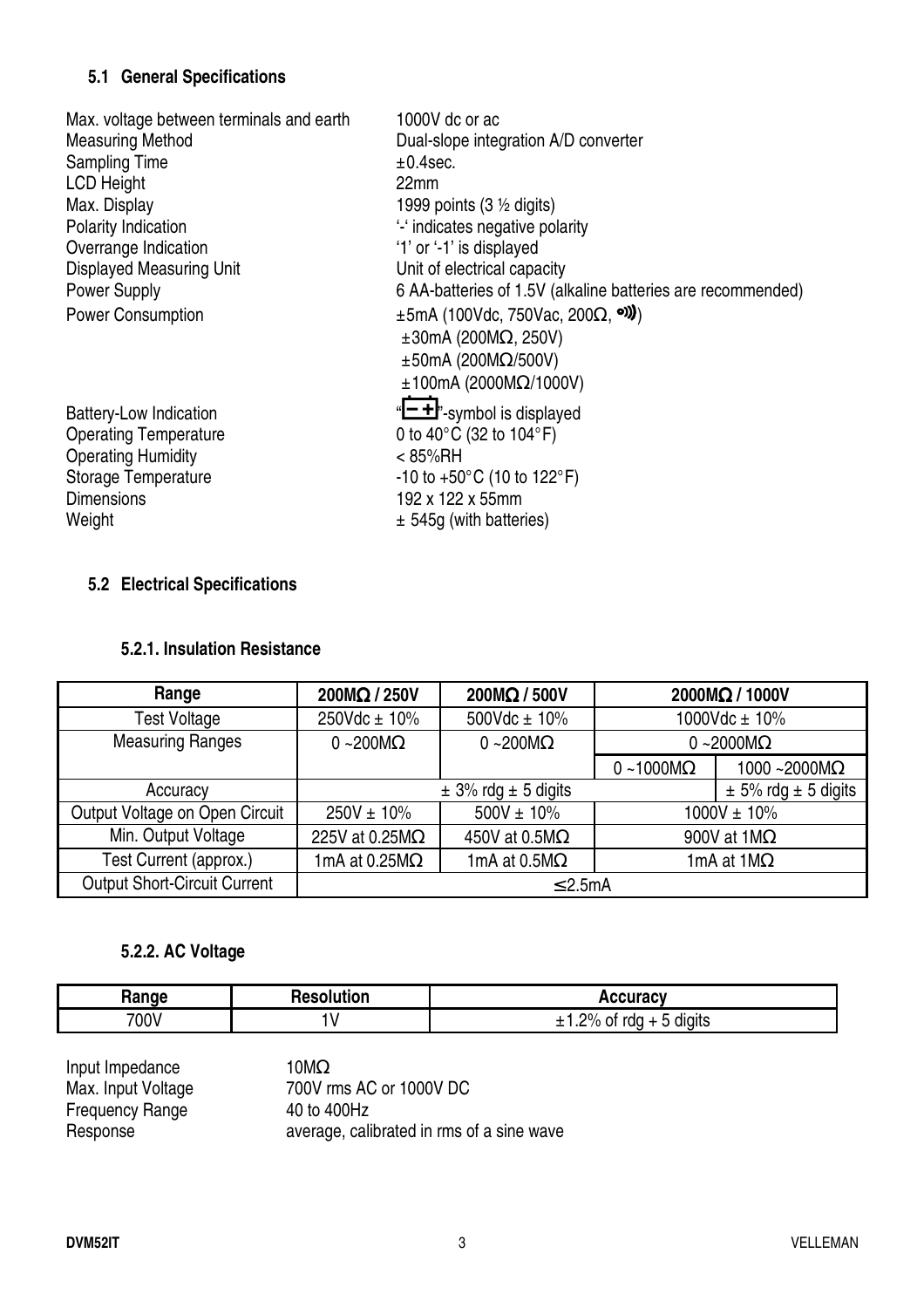#### **5.2.3. DC Voltage**

| Range | <b>Resolution</b> | <b>Accuracy</b>                         |
|-------|-------------------|-----------------------------------------|
| 000V  |                   | .8%<br>digits<br>rda<br>OI<br>$+1$<br>ີ |

Input Impedance 10MΩ Max. Input Voltage 1000V DC or 700V rms AC

#### **5.2.4. Resistance**

| Range       | <b>Resolution</b>         | <b>Accuracy</b>                        |
|-------------|---------------------------|----------------------------------------|
| $200\Omega$ | $\sqrt{2}$<br><b>V.IL</b> | $\gamma\%$<br>rda<br>diaits<br>0t<br>- |

#### **5.2.5. Continuity**

| Range | ™unction                                                                                 |
|-------|------------------------------------------------------------------------------------------|
| ၀))   | $50\Omega$<br><sup>.</sup> exists (resistance<br>continuity<br>Built-in buzzer sounds if |

| Open Circuit Voltage       | ±2.5V             |
|----------------------------|-------------------|
| <b>Overload Protection</b> | 250V DC or rms AC |

#### **6. Operating Instructions**

#### **6.1. Selecting the Appropriate Function and Range**

When measuring AC voltage, DC voltage or resistance or when performing a continuity test, you should place the function switch in the 200 $\Omega$ <sup>o</sup>. 700V~, 1000V = position. Place the range switch in the 200 $\Omega$ <sup>o.</sup>, 700V~ or 1000V<sup>-1</sup> position.

When measuring insulation resistance, you should place the function switch in the MANU., LOCK 1 min., LOCK 2 min. or LOCK 4min. position. The device will produce a humming sound every 2 seconds and the display will show a random reading if either the range or the function switch is in the wrong position.

#### **6.2. Sonorous and Visual Alarm Signals**

The device will emit a humming sound every two seconds and the red high voltage output indicator in the top righthand corner of the LCD will flash if the test button is pressed while the insulation range is selected.

#### **6.3. Data-Hold Function**

Simply toggle the hold switch to the right if you want to hold a particular value while measuring. The data-hold symbol appears on the LCD. Slide the switch to the left again to leave the data-hold mode.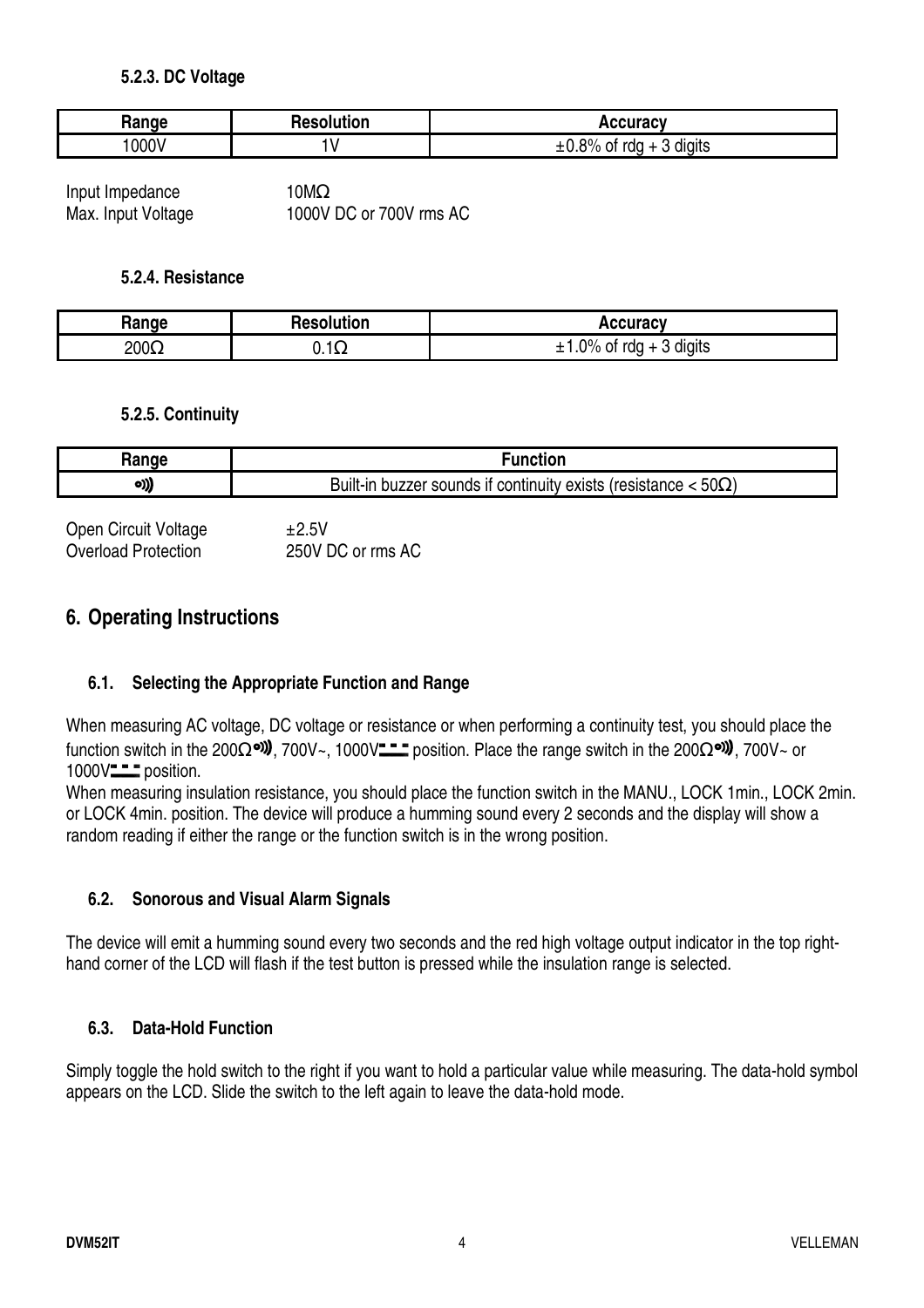#### **6.4. Manual Operation and Using the Test Button**

When measuring insulation, you can rotate the function switch to the "MANU." position. The meter is now operated manually. The measurement begins when you press the test button. For prolonged measurements it can be very practical to lock the test button : just press the button and turn it anticlockwise. You can place the function switch in the LOCK 1min., LOCK 2min. or LOCK 4min. position to perform measurements of the indicated duration. Simply place the function switch in the MANU. position again if you want to interrupt your measurements before the 1, 2 or 4 minutes are up.

#### **6.5. Preparing for Measurements**

When the  $\triangle$  symbol is printed beside on of the jacks, this means that the indicated limit values must be respected in order to protect the inner circuits from damage.

The low-battery sign  $\boxed{-1}$  indicates that the batteries should be replaced. This symbol is displayed when the battery voltage drops below 7V.

#### **6.6. Measuring Insulation Resistance**



Insulation tests should only be conducted on deactivated circuits. Connect the DVM52IT and the circuit in question with test leads and press the test button to execute the test.

- 1. Select the required test mode (MANU., LOCK 1min., LOCK 2min., LOCK 4min.) with the function switch.
- 2. Select the required range (200M $\Omega$ /250V, 200M $\Omega$ /500V, 2000M $\Omega$ /1000V) with the range selector.
- 3. Connect the black test lead with the LOW jack and the red test lead with the HIGH jack.
- 4. Connect the test leads with the circuit to be tested.
- 5. Press the test button. In the manual mode, you can press and then rotate the test button anticlockwise to lock it.
- 6. Read the measured value from the LCD.



Never touch the circuit under test during your measurements. Do not rotate the range switch while the test button is in the depressed position.

When your measurements are completed you must release the test button before the test leads are disconnected. This is because the system is charged up and must be allowed to discharge through the tester's internal discharge resistor.

#### **6.7. Measuring AC Voltage**

- 1. Connect the black test lead with the LOW jack and the red test lead with the HIGH jack.
- 2. Put the function switch in the 200 $\Omega$ <sup>ol</sup>). 700V~ or 1000V<del> = p</del>osition.
- 3. Put the range switch in the 700V~position.
- 4. Connect the test leads with the source or load to be tested.
- 5. Read the measured value form the LCD.

The  $\triangle$  symbol indicates that the limit values of 700V rms AC and 1000V DC have to be respected. It may be possible to measure higher voltages, but this may destroy the inner circuit. Be careful to avoid electroshocks when performing measurements.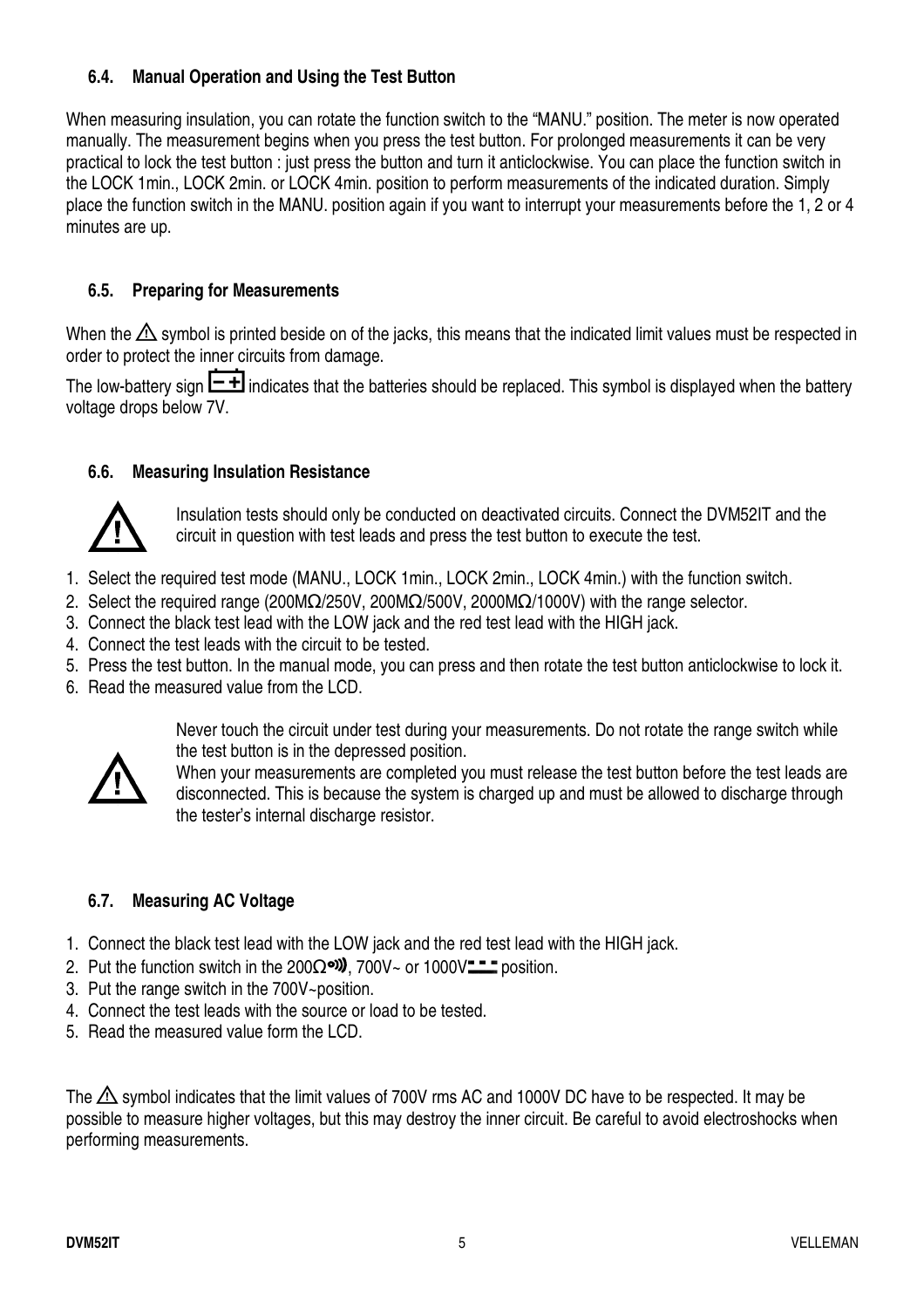#### **6.8. Measuring DC Voltage**

- 1. Connect the black test lead with the LOW jack and the red test lead with the HIGH jack.
- 2. Put the function switch in the  $200\Omega$ <sup>ord</sup>, 1000V<del> ...</del> or 700V~ position.
- 3. Put the range switch in the  $1000V^{\bullet}$  position.
- 4. Connect the test leads with the source or load to be tested.
- 5. Read the measured voltage and the polarity of the red lead connection from the LCD.

The  $\triangle$  symbol indicates that the limit values of 700V rms AC and 1000V DC have to be respected. It may be possible to measure higher voltages, but this may destroy the inner circuit. Be careful to avoid electroshocks when performing measurements.

#### **6.9. Measuring Resistance**

Disconnect the circuit to be tested and make sure that all capacitors are fully discharged before measuring the incircuit resistance.

- 1. Connect the black test lead with the LOW jack and the red test lead with the HIGH jack.
- 2. Put the function switch in the 200 $\Omega$ <sup>old</sup>, 1000V $\text{---}$  or 700V~ position.
- 3. Place the range switch in the 200 $\Omega$  position.
- 3. Connect the test leads with the resistance under measurement.
- 4. Read the value from the LCD.

#### **REMARKS**

- The LCD displays the overrange indication "1" if the measured value is too high for the range you are using. Select a higher range.
- The overrange indication "1" is displayed when the input is not connected e.g. in case of an open circuit.

#### **6.10. Continuity Test**

- 1. Connect the black test lead with the LOW jack and the red test lead with the HIGH jack.
- 2. Put the function switch in the 200 $\Omega$ <sup>old</sup>, 1000V<del> . .</del> or 700V~ position.
- 3. Place the range switch in the  $\omega$  position.
- 4. Connect the test leads with two points of the circuit to be tested.
- 5. The built-in buzzer will sound if continuity exists (resistance  $<$  50Ω).

#### **7. Maintenance**

#### **7.1. Replacing the Batteries**



Disconnect the test leads from the circuit to be tested before removing the battery cover. This is necessary to avoid the risk of electroshocks.

- 1. The batteries need to be replaced when the  $\boxed{\text{-}\text{+}}$  sign appears on the LCD.
- 2. Open the battery cover with the included screwdriver.
- 3. Replace the old batteries with new ones.
- 4. Replace the battery cover.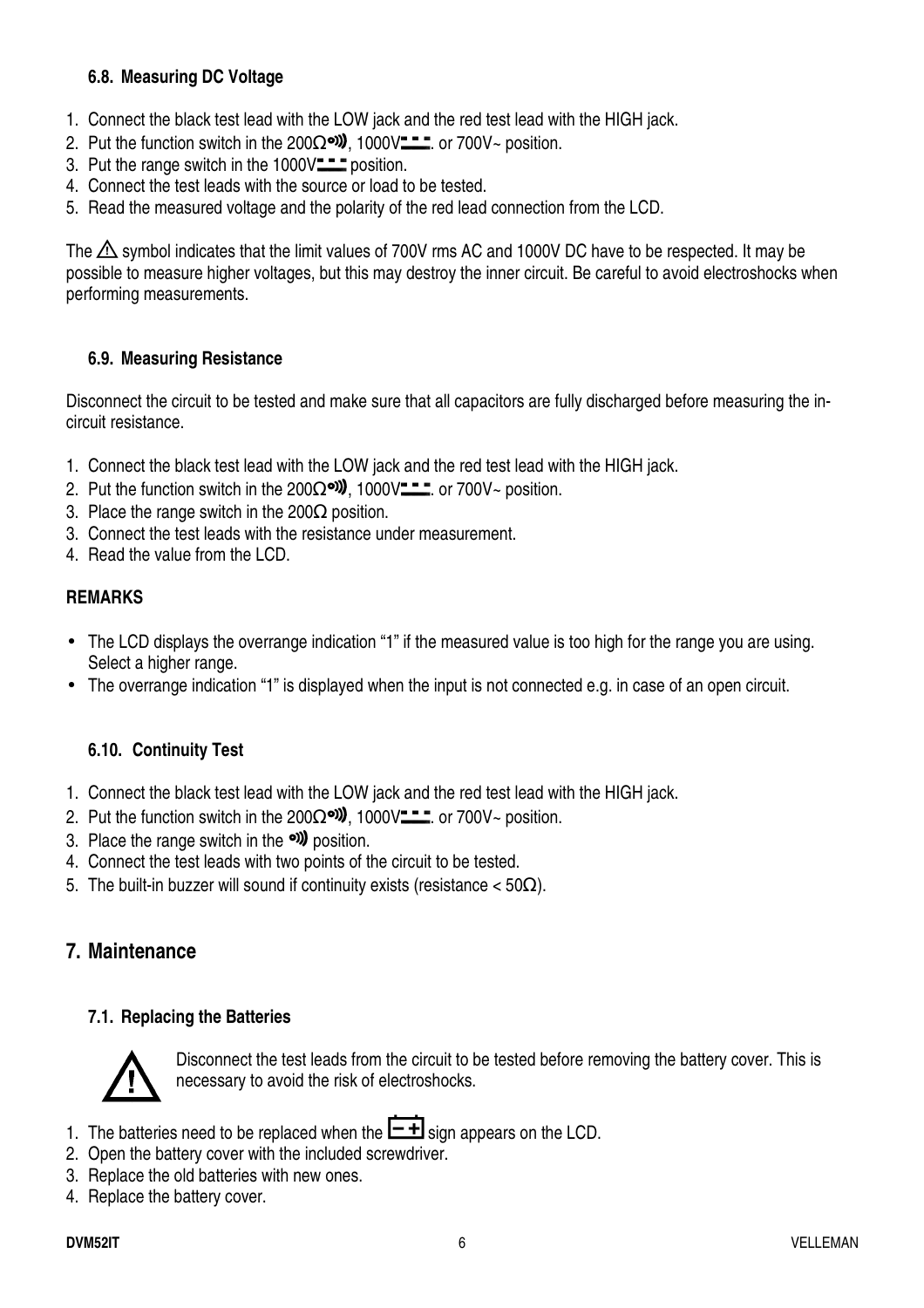#### **7.2. Replacing the Test leads**

Only when you use the supplied test leads can we guarantee that you are complying fully with the safety standards. If necessary, they should be replaced with test leads of the same model or with the same ratings. Electric ratings of the test leads : 1000V 5A. Replace the test leads if the lead is exposed.

#### **8. Accessories**

- plastic case
- test leads (electric ratings 1000V / 5A)
- carrying bag for DVM52IT (without accessories)
- 6 x AA-battery of 1.5V
- manual
- screwdriver

**For more info concerning this product, please visit our website www.velleman.eu. The information in this manual is subject to change without prior notice.** 

# **DVM52IT – DIGITALE ISOLATIETESTER**

#### **1. Inleiding & veiligheidsvoorschriften**

#### **Aan alle ingezetenen van de Europese Unie**

#### **Belangrijke milieu-informatie betreffende dit product**



Dit symbool op het toestel of de verpakking geeft aan dat, als het na zijn levenscyclus wordt weggeworpen, dit toestel schade kan toebrengen aan het milieu.

Gooi dit toestel (en eventuele batterijen) niet bij het gewone huishoudelijke afval; het moet bij een gespecialiseerd bedrijf terechtkomen voor recyclage.

U moet dit toestel naar uw verdeler of naar een lokaal recyclagepunt brengen.

Respecteer de plaatselijke milieuwetgeving.

#### **Hebt u vragen, contacteer dan de plaatselijke autoriteiten inzake verwijdering.**

Dank u voor uw aankoop! Lees de handleiding aandachtig voor u het toestel in gebruik neemt.

Dit toestel is ontworpen conform IEC 348 en IEC-1010 met betrekking tot de veiligheidsvoorschriften voor elektronische meetinstrumenten met een overspanningscategorie (CAT II) en pollutie 2. De handleiding bevat een aantal veiligheidsinstructies die naar de letter moeten worden uitgevoerd. Lees deze instructies voor u het toestel in gebruik neemt!!

Zelfs bij een lage spanning of stroom kunnen zich dodelijke ongevallen voordoen. Het is zeer belangrijk om deze veiligheidsvoorschriften te lezen voor u het toestel in gebruik neemt. Respecteer alle veiligheidsvoorschriften en alle richtlijnen voor de bediening van dit toestel.

- De gebruiker moet zich beschermen tegen elektroshocks.
- Gebruik het toestel enkel op de manier en voor de toepassingen die worden beschreven in deze handleiding.
- Ga na of het toestel niet werd beschadigd tijdens het transport.
- De isolatie van de testsnoeren mag niet beschadigd zijn en/of de draad zelf mag niet blootliggen.
- U voldoet enkel aan de veiligheidsvereisten indien u het toestel gebruikt met de meegeleverde testsnoeren. Zo nodig moet u ze vervangen door identieke snoeren of door testsnoeren met identieke elektrische specificaties. Alle testsnoeren moeten in goede staat zijn.
- Overschrijd nooit de vermelde grenswaarden voor de verschillende meetbereiken.
- Raak nooit ongebruikte ingangsaansluitingen aan wanneer het toestel aangesloten is op een schakeling.
- Meet nooit spanningen tussen de ingangsbus en de aarde die 1000V overschrijden.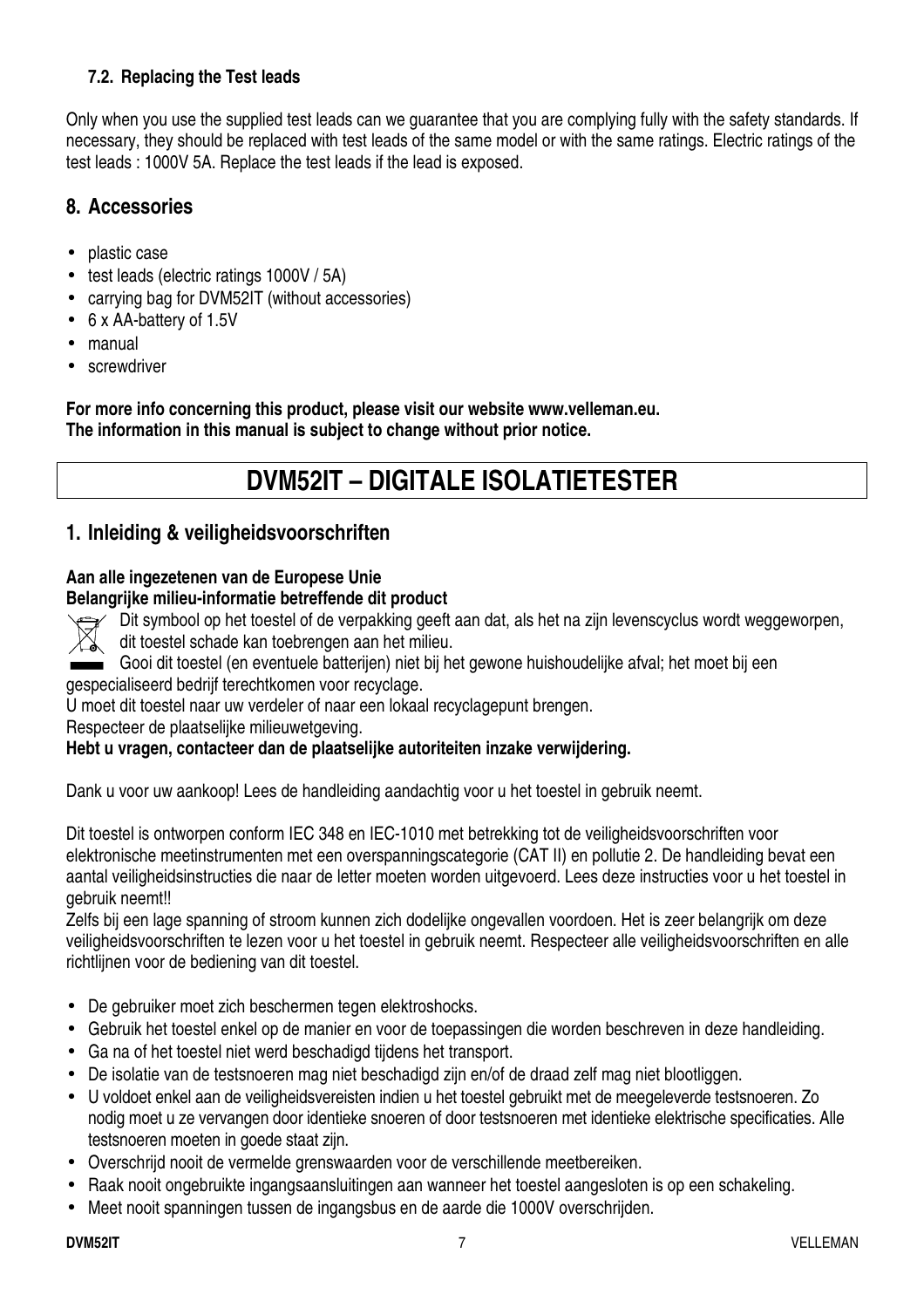- Wees uiterst voorzichtig wanneer u werkt met spanningen hoger dan 60VDC of 30Vrms AC. Houd uw vingers achter de beschermende rand wanneer u het apparaat gebruikt.
- Sluit de snoeren niet aan op een spanningsbron terwijl de functieschakelaar is ingesteld op één van de volgende modes : isolatieweerstand, weerstand of continuïteit.
- Voer nooit metingen uit op schakelingen die onder stroom staan.
- U moet alle testsnoeren loskoppelen van de schakeling die u wil testen vóór u een andere functie of bereik instelt.
- Bij defect moet u een geschoold technicus raadplegen.
- U mag de meter enkel gebruiken wanneer het achterpaneel goed dichtgeschroefd is.
- U mag het toestel niet gebruiken of opbergen in een omgeving die is blootgesteld aan rechtstreeks zonlicht, hoge temperaturen of een hoge vochtigheidsgraad.

# **2. Symbolen**



# **3. Onderhoud**

- Verwijder het achterpaneel niet terwijl een spanning is aangesloten. Enkel een geschoolde technicus mag dit toestel repareren.
- Ontkoppel de testsnoeren van alle stroombronnen voor u de behuizing opent.
- Plaats de functie- en bereikschakelaar in de OFF stand wanneer u het toestel niet gebruikt.
- Verwijder de batterij indien u het toestel gedurende lange tijd niet gebruikt. Zo beschermt u het toestel tegen lekken.
- Veeg het toestel schoon met een klamme doek en milde detergent. Gebruik geen schurende middelen of solventen.

# **4. Beschrijving**

# **Algemeen**

- Deze digitale isolatietester is uitgerust met twee alarmfuncties. Het toestel produceert een zoemgeluid om de twee seconden om te voorkomen dat het toestel zou worden beschadigd door verkeerd gebruik wanneer de functieschakelaar of de bereikschakelaar verkeerd staat ingesteld.
- Druk op de testknop en het alarmsysteem zal om de twee seconden een zoemgeluid produceren. De rode indicator voor hoge uitgangsspanning knippert om de gebruiker te waarschuwen voor het gevaar voor elektroshocks.
- Het toestel is beschermd tegen overbelasting en een batterij-laag aanduiding verschijnt op het scherm wanneer de batterij moet worden vervangen.
- Het toestel is ook uitgerust met een data-hold functie.
- De functie en het bereik worden ingesteld met twee draaischakelaars.
- De DVM52IT heeft een testknop die kan worden vergrendeld. Bij het ontgrendelen van de testknop wordt de capaciteit van de DVM52IT automatisch ontladen.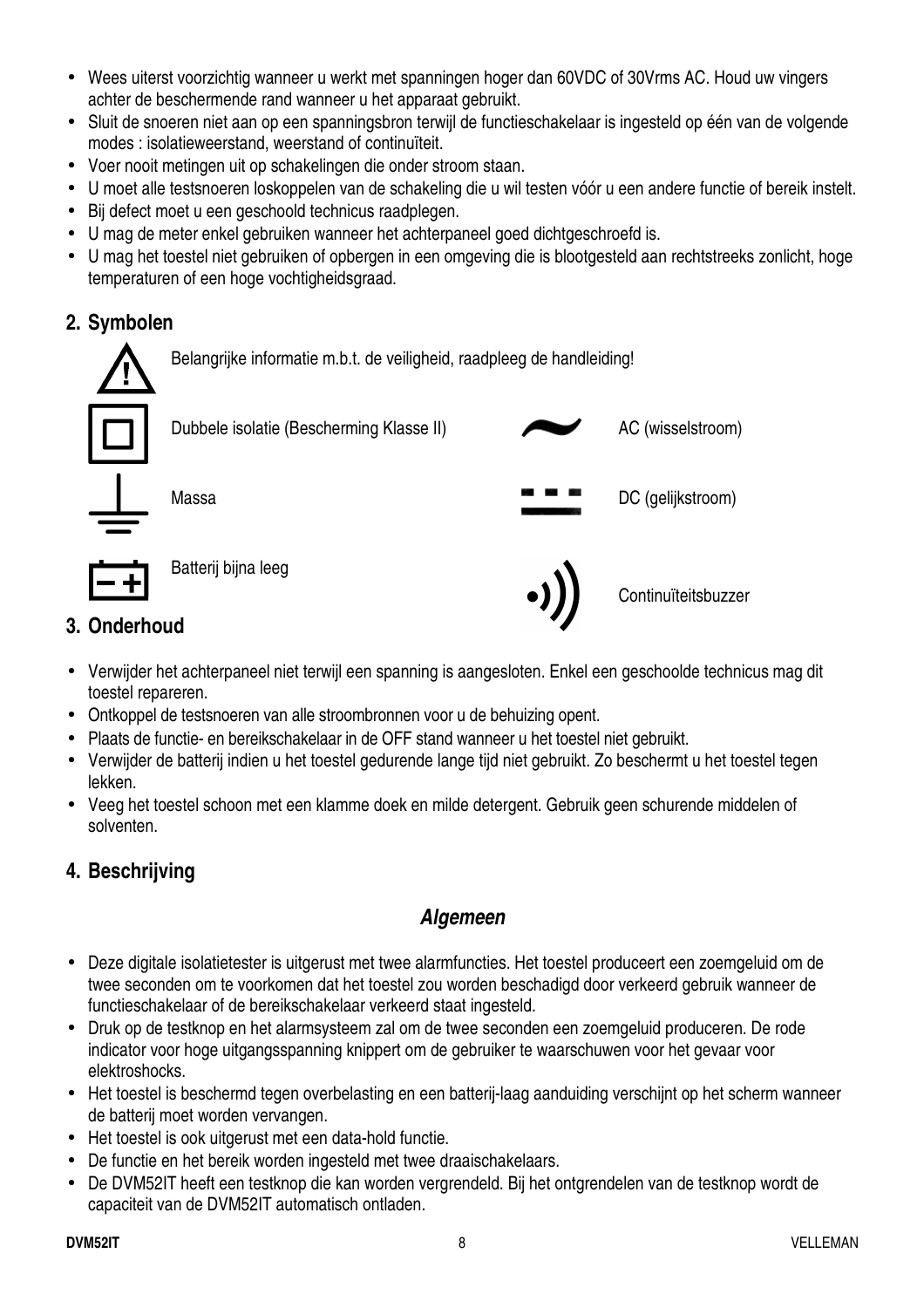| 5.2 Elektrische specificaties |                   |                                   |                   |                                |
|-------------------------------|-------------------|-----------------------------------|-------------------|--------------------------------|
| 5.2.1. Isolatieweerstand      |                   |                                   |                   |                                |
| <b>Bereik</b>                 | $200M\Omega/250V$ | $200M\Omega/500V$                 |                   | 2000MΩ / 1000V                 |
| Testspanning                  | $250Vdc \pm 10\%$ | 500Vdc $\pm$ 10%                  |                   | 1000Vdc $\pm$ 10%              |
| Meetbereiken                  | $0 - 200 M\Omega$ | $0 - 200M\Omega$                  |                   | $0 - 2000 \text{M}\Omega$      |
|                               |                   |                                   | $0 - 1000M\Omega$ | $1000 - 2000M\Omega$           |
| Nauwkeurigheid                |                   | $\pm$ 3% uitlezing $\pm$ 5 digits |                   | $\pm$ 5% uitlzg $\pm$ 5 digits |

 $250V \pm 10\%$  500V  $\pm 10\%$  1000V  $\pm 10\%$ 

| Bemonsteringsfrequentie  | $±0.4$ sec.                                                     |
|--------------------------|-----------------------------------------------------------------|
| LCD hoogte               | 22mm                                                            |
| Max. uitlezing           | 1999 punten (3 $\frac{1}{2}$ digits)                            |
| Polariteitsaanduiding    | '-' geeft negatieve polariteit aan                              |
| Buiten-bereik aanduiding | '1' of '-1' wordt weergegeven                                   |
| Weergegeven meeteenheid  | Eenheid van elektrische capaciteit                              |
| Voeding                  | 6 x AA-batterij van 1.5V (alkalinebatterijen worden aanbevolen) |
| Verbruik                 | $\pm 5$ mA (100Vdc, 750Vac, 200 $\Omega$ , <sup>o)</sup> )      |
|                          | $\pm 30$ mA (200M $\Omega$ , 250V)                              |
|                          | $\pm 50$ mA (200M $\Omega$ /500V)                               |
|                          | $±100mA$ (2000M $\Omega$ /1000V)                                |
| Batterij-laag aanduiding | "-+"-symbool verschijnt op de LCD                               |
| Werktemperatuur          | 0 tot 40 $^{\circ}$ C (32 tot 104 $^{\circ}$ F)                 |
| Relatieve vochtigheid    | < 85%RH                                                         |
| Opslagtemperatuur        | $-10$ tot $+50^{\circ}$ C (10 tot 122 $^{\circ}$ F)             |
| Afmetingen               | 192 x 122 x 55mm                                                |
| Gewicht                  | $\pm$ 545g (met batterij)                                       |
|                          |                                                                 |

# **5.1 Algemene specificaties**

#### U kunt max. nauwkeurigheid verwachten tot 1 jaar na de ijking. De ideale werkomstandigheden vereisen een temperatuur van 18 tot 28°C (64 tot 82°F) en een max. relatieve vochtigheidsgraad van 75%.

Max. spanning tussen

# 2. LCD display 8. HIGH jack

ingangsaansluitingen en aarding 1000V dc of ac

Meetmethode Dual-slope integratie A/D converter

- 3. Frontpaneel 9. LOW jack
- 
- 5. Data-hold schakelaar 11. Behuizing
- 6. Functieschakelaar

# **5. Specificaties**

1. Indicator voor hoge uitgangsspanning 7. Bereikschakelaar

**Front- en achterpaneel (zie fig. blz. 2)** 

- 
- 
- 4. Testknop 10. Batterijdeksel
	-
- 
- 
- 
-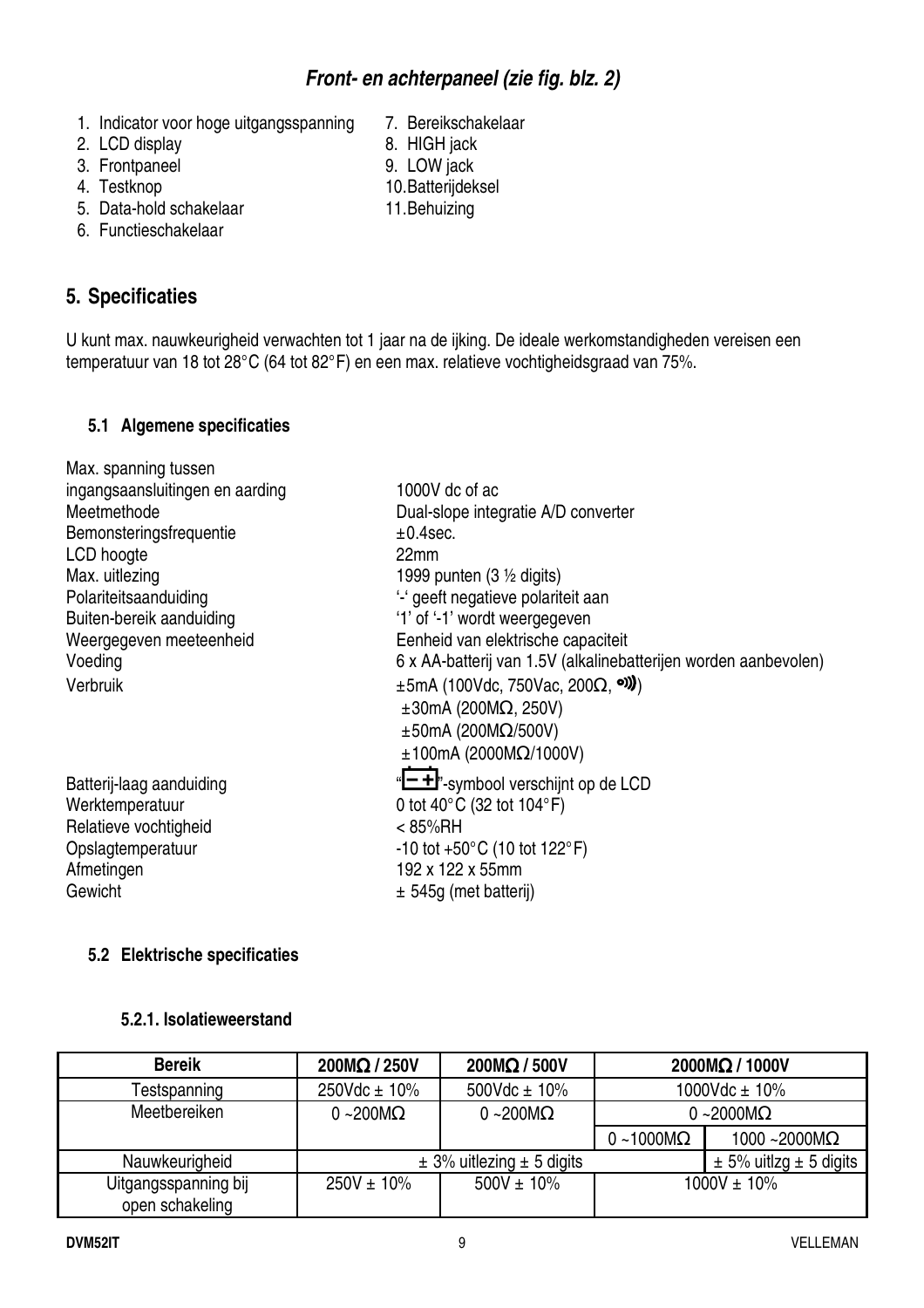| Min. uitgangsspanning          | 225V bij 0.25M $\Omega$ | 450V bij 0.5M $\Omega$ | 900V bij 1 $M\Omega$ |
|--------------------------------|-------------------------|------------------------|----------------------|
| Teststroom (bij benadering)    | 1mA bij 0.25M $\Omega$  | 1mA bij 0.5M $\Omega$  | 1mA bij 1M $\Omega$  |
| Kortsluitstroom van de uitgang | $\leq$ 2.5mA            |                        |                      |

#### **5.2.2. AC spanning**

| - 11<br><b>HATAIL</b> | .  | keuriaheid<br>.<br>NÞ<br>l IWI                                       |
|-----------------------|----|----------------------------------------------------------------------|
| 700V                  | ۱. | $\cdots$<br>-<br>ာ $\%$<br>→t rda <sub>→</sub><br>diaits<br>ັບເ<br>ີ |

| Ingangsimpedantie    | 10 $M\Omega$                 |
|----------------------|------------------------------|
| Max. ingangsspanning | 700V rms AC or 1000V DC      |
| Frequentiebereik     | 40 to 400Hz                  |
| Respons              | gemiddeld, gekalibreerd in r |

# gemiddeld, gekalibreerd in rms van een sinusgolf

#### **5.2.3. DC spanning**

| Javail | .   | uwkeuriaheid                                    |
|--------|-----|-------------------------------------------------|
| ™e⊪    | uue | N.                                              |
| 000V   |     | <br>$\pm 0.8\%$<br>diaits<br>van<br>uitiza<br>ັ |

Max. ingangsspanning

Ingangsimpedantie<br>
Max. ingangsspanning 1000V DC of 700V rms AC

#### **5.2.4. Weerstand**

| <b>Bereik</b> | Resolutie           | <b>Nauwkeurigheid</b>                        |
|---------------|---------------------|----------------------------------------------|
| $200\Omega$   | ∽ ו<br><b>V.IAZ</b> | $\gamma_{0/2}$<br>diaits<br>rda<br>01<br>/ U |

#### **5.2.5. Continuïteit**

| <br>∽<br><b>Bereik</b> | .<br>ימי<br>ncue<br>u                                                                                                 |
|------------------------|-----------------------------------------------------------------------------------------------------------------------|
| o)))                   | <br>$50\Omega$<br>continui<br>∵weerklinkt<br>uiteit<br>als<br>∩A∩<br>. nuzzer<br>er<br>IS<br>uwae<br>weersi<br>ιδιαπι |

Open-klemspanning  $\pm 2.5V$ <br>Bescherming tegen overbelasting 250V DC of rms AC Bescherming tegen overbelasting

#### **6. Bedieningsinstructies**

#### **6.1. Selecteer het juiste bereik en de juiste functie**

Plaats de functieschakelaar in de 200Ω<sup>ou</sup>, 700V~, 1000V<sup>--</sup> stand wanneer u AC spanning, DC spanning of weerstand meet of wanneer u continuïteit test. Plaats de bereikschakelaar in de 200Ω<sup>o)</sup>. 700V~ of de 1000V $\frac{1}{2}$ stand.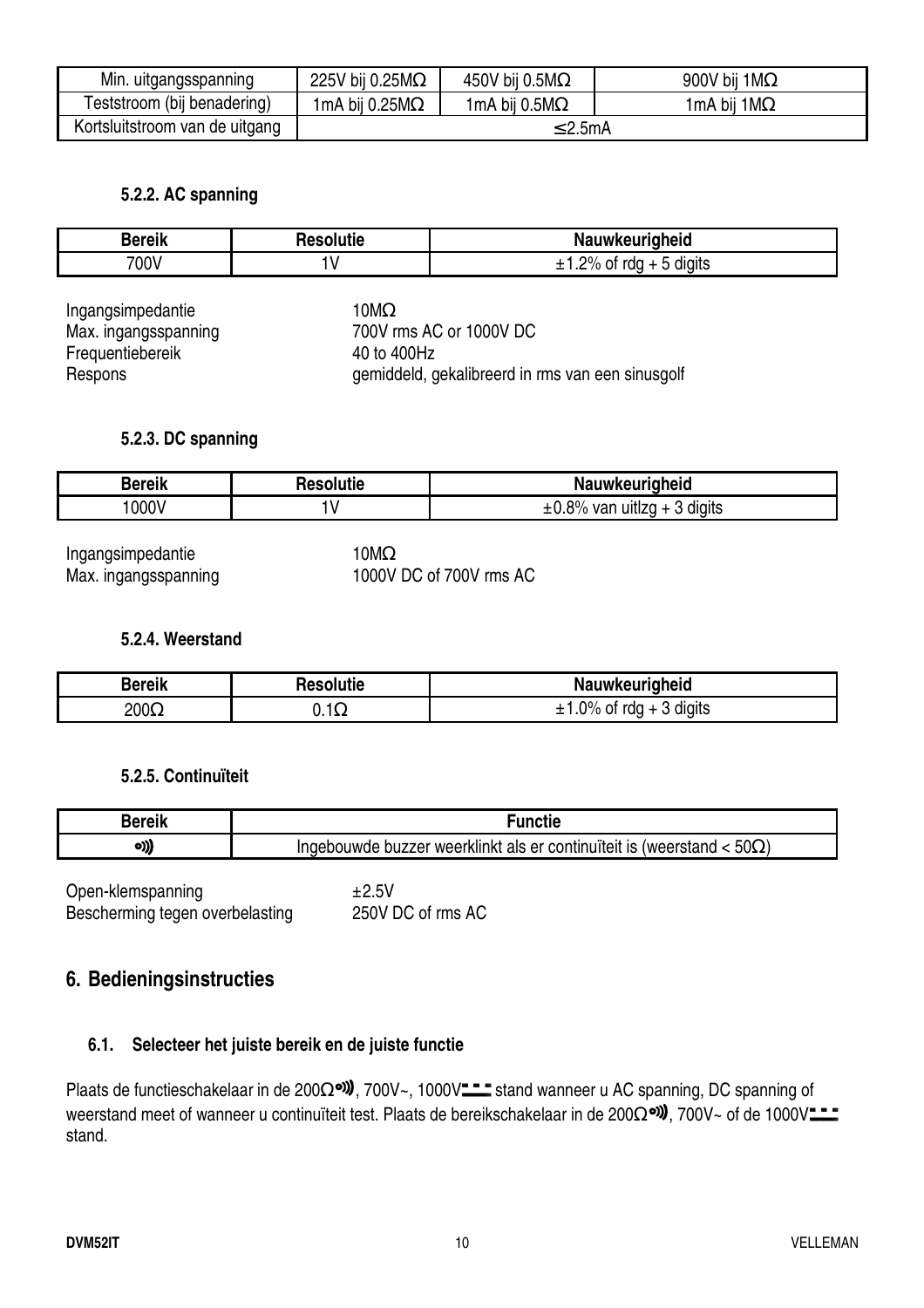Plaats de functieschakelaar in de MANU., LOCK 1min., LOCK 2min. of LOCK 4min. stand om isolatieweerstand te meten. Het toestel produceert om de 2 seconden een zoemgeluid en op de display verschijnt een willekeurige uitlezing indien de functie- of bereikschakelaar in de verkeerde stand staat.

#### **6.2. Visuele en auditieve alarmsignalen**

Het toestel produceert een zoemend geluid om de 2 seconden en de rode indicator voor hoge uitgangsspanning in de rechterbovenhoek van de LCD begint te knipperen indien u de testknop indrukt terwijl het isolatiebereik is geselecteerd.

#### **6.3. Data-hold functie**

Schuif de hold-schakelaar naar rechts indien u een bepaalde gemeten waarde wilt vasthouden. Het data-hold symbool verschijnt nu op het scherm. Schuif de schakelaar weer naar links om de data-hold mode te verlaten.

#### **6.4. Manuele bediening en gebruik van de testknop**

Voor isolatiemetingen kunt u de functieschakelaar in de "MANU." stand plaatsen zodat het toestel nu manueel kan worden bediend. De meting begint wanneer u de testknop indrukt. Voor langdurige metingen is het heel handig om de testknop te vergrendelen : druk de testknop in en draai hem in tegenwijzerzin. U kunt de functieschakelaar in de LOCK 1min., LOCK 2min. of LOCK 4min. stand plaatsen om metingen uit te voeren gedurende 1, 2 of 4 minuten. Plaats de functieschakelaar gewoon weer in de MANU. stand om de automatische metingen te onderbreken voor de 1, 2 of 4 minuten verstreken zijn.

#### **6.5. Metingen voorbereiden**

Wanneer het  $\triangle$  symbool naast één van de jacks staat, dan wil dit zeggen dat u de aangegeven grenswaarde moet respecteren zodat de interne schakelingen niet worden beschadigd.

Het batterij-laag symbool  $\Box$  geeft aan dat de batterij moet worden vervangen. Dit symbool verschijnt op de LCD wanneer de batterijspanning onder de 7V daalt.

#### **6.6. Isolatieweerstand meten**



U mag enkel isolatietests uitvoeren op schakelingen die niet geactiveerd zijn. Verbind de DVM52IT en de schakeling in kwestie met behulp van de meetsnoeren en druk op de testknop om de test uit te voeren.

- 1. Selecteer de gewenste testmode (MANU., LOCK 1min., LOCK 2min., LOCK 4min.) met de functieschakelaar.
- 2. Selecteer het juiste bereik (200MΩ/250V, 200MΩ/500V, 2000MΩ/1000V) met de bereikschakelaar.
- 3. Verbind het zwarte meetsnoer met de LOW jack en het rode meetsnoer met de HIGH jack.
- 4. Verbind de meetsnoeren met de schakeling die u wilt testen.
- 5. Druk de testknop in. In de manuele mode kunt u deze knop vergrendelen : druk de knop in en draai hem in tegenwijzerzin.
- 6. Lees de gemeten waarde af van de LCD.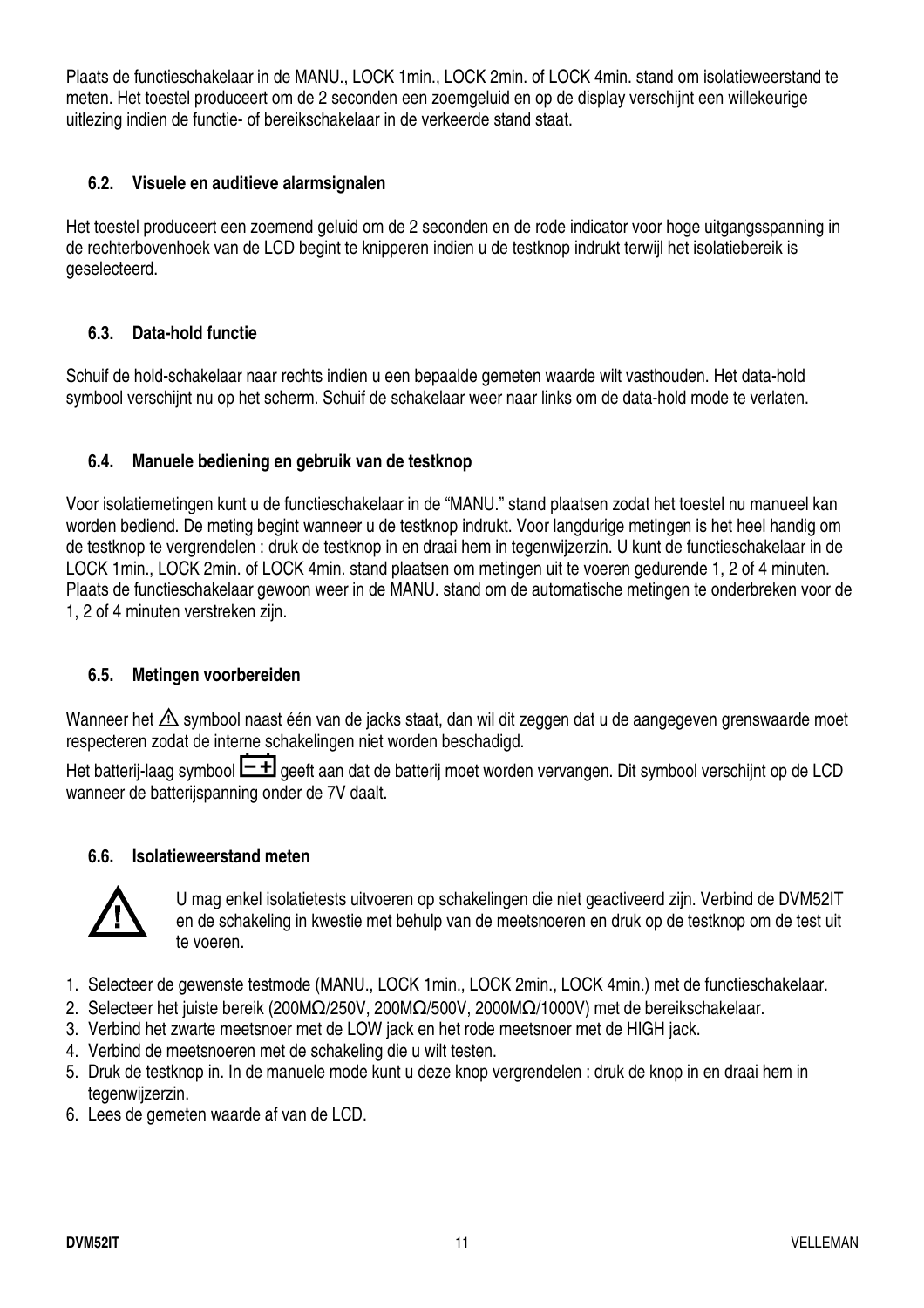

Tijdens de meting mag u nooit de schakeling aanraken die u aan het testen bent. Verdraai de bereikschakelaar niet terwijl de testknop in de ingedrukte stand staat.

Na uw metingen moet u eerst de testknop ontgrendelen voor u de meetsnoeren losmaakt. Dit komt omdat het systeem is opgeladen en moet kunnen ontladen via de interne ontladingsweerstand.

#### **6.7. AC spanning meten**

- 1. Verbind het zwarte meetsnoer met de LOW jack en het rode meetsnoer met de HIGH jack.
- 2. Plaats de functieschakelaar in de 200 $\Omega$ <sup>old</sup>, 700V~ of 1000V $\text{III}$  stand.
- 3. Plaats de bereikschakelaar in de 700V~stand.
- 4. Verbind de meetsnoeren met de bron of de belasting die u wilt testen.
- 5. Lees de gemeten waarde af van de LCD.

Het  $\triangle$  symbool geeft aan dat u de grenswaarden van 700V rms AC en 1000V DC moet respecteren. Het is misschien wel mogelijk om hogere spanningen te meten, maar dit kan dan wel de interne schakeling vernielen. Wees voorzichtig tijdens uw metingen zodat u elektroshocks kunt vermijden.

#### **6.8. DC spanning meten**

- 1. Verbind het zwarte meetsnoer met de LOW jack en het rode meetsnoer met de HIGH jack.
- 2. Plaats de functieschakelaar in de 200 $\Omega$ <sup>o</sup>), 1000V<sup>--</sup> for 700V~ stand.
- 3. Plaats de bereikschakelaar in de  $1000V$ <sup>--</sup> $\frac{1}{2}$  stand.
- 4. Verbind de meetsnoeren met de bron of de belasting die u wilt testen.
- 5. Lees de gemeten waarde en de polariteit van het rode meetsnoer af van de LCD.

Het  $\triangle$  symbool geeft aan dat u de grenswaarden van 700V rms AC en 1000V DC moet respecteren. Het is misschien wel mogelijk om hogere spanningen te meten, maar dit kan dan wel de interne schakeling vernielen. Wees voorzichtig tijdens uw metingen zodat u elektroshocks kunt vermijden.

#### **6.9. Weerstandsmetingen**

Zorg ervoor dat bij weerstandsmetingen geen spanning meer op de schakeling staat en dat alle condensatoren volledig ontladen zijn.

- 1. Verbind het zwarte meetsnoer met de LOW jack en het rode meetsnoer met de HIGH jack.
- 2. Plaats de functieschakelaar in de 200 $\Omega$ <sup>o</sup>. 1000V<sup>--</sup> . of 700V~ stand.
- 3. Plaats de bereikschakelaar in de 200Ω stand.
- 3. Verbind de meetsnoeren met de weerstand die u wilt testen.
- 4. Lees de gemeten waarde af van de LCD.

#### **OPMERKINGEN**

- De LCD geeft de buiten-bereik aanduiding "1" weer indien de gemeten waarde te hoog is voor het geselecteerde bereik. Selecteer een hoger bereik.
- De buiten-bereik aanduiding "1" wordt weergegeven wanneer de ingang niet is aangesloten bv. in geval van een open schakeling.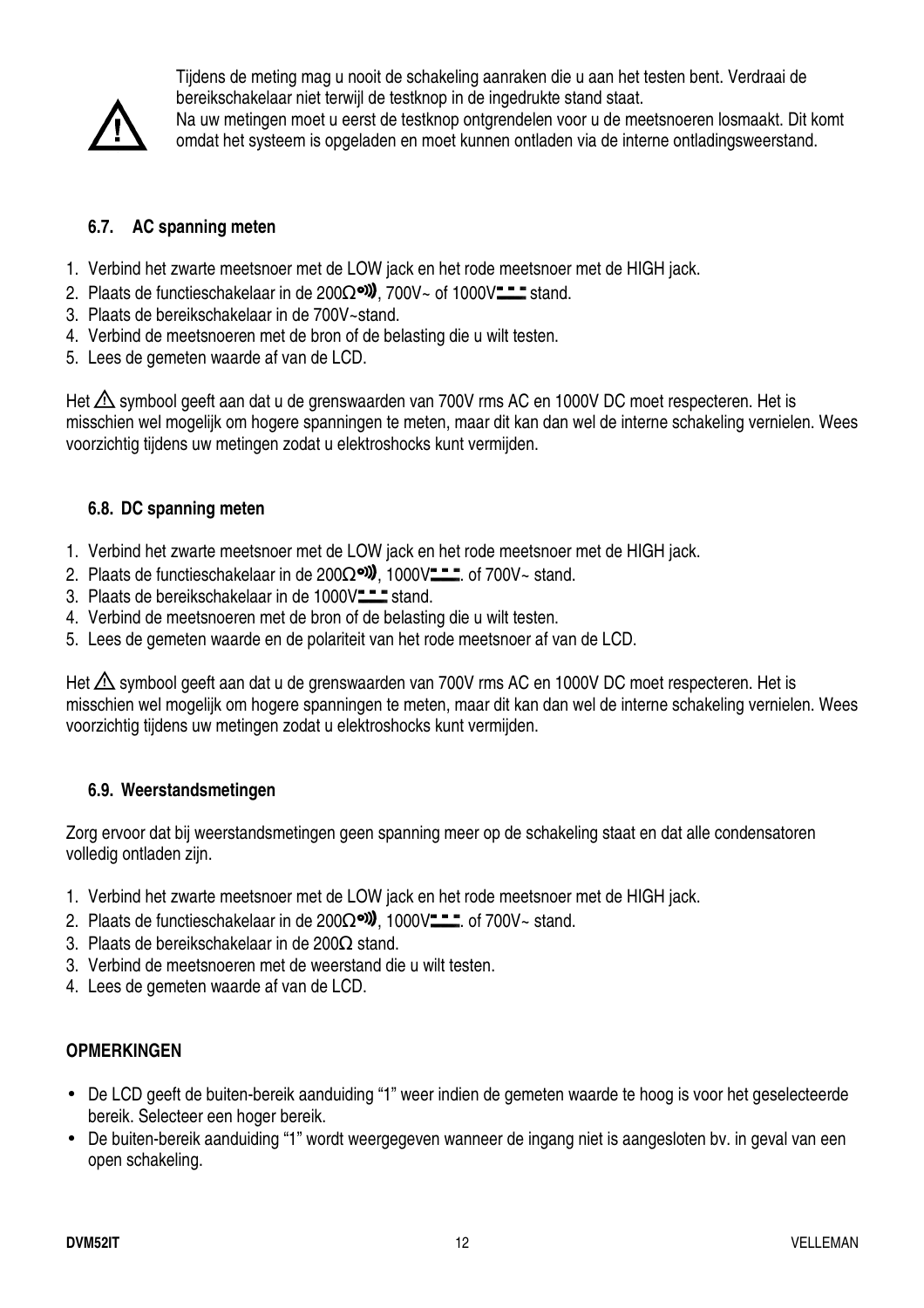#### **6.10. Continuïteit testen**

- 1. Verbind het zwarte meetsnoer met de LOW jack en het rode meetsnoer met de HIGH jack.
- 2. Plaats de functieschakelaar in de 200Ω<sup>o)</sup>, 1000V<sup> $-$ </sup> . of 700V~ stand.
- 3. Plaats de bereikschakelaar in de **ext** stand.
- 4. Verbind de meetsnoeren met twee punten van de schakeling die u wilt testen.
- 5. De ingebouwde buzzer gaat af indien er continuïteit is (weerstand < 50Ω).

# **7. Onderhoud**

#### **7.1. Batterijen vervangen**



Ontkoppel de meetsnoeren van de schakeling die u wilt testen voor u het batterijdeksel verwijdert. Dit is nodig om elektroshocks te vermijden.

- 1. U moet de batterijen vervangen wanneer het  $\boxed{\text{-}\text{+}}$  symbool op het scherm verschijnt.
- 2. Schroef het batterijdeksel los met de meegeleverde schroevendraaier.
- 3. Vervang de oude batterijen door nieuwe.
- 4. Breng het batterijdeksel weer aan en schroef het batterijvak dicht.

#### **7.2. Meetsnoeren vervangen**

U kunt enkel volledig voldoen aan de veiligheidsvereisten indien u de meegeleverde meetsnoeren gebruikt. Indien nodig moet u ze vervangen door meetsnoeren van hetzelfde type of met dezelfde specificaties. Elektrische specificaties van de meetsnoeren : 1000V 5A.

Vervang de meetsnoeren indien de kabel blootligt.

# **8. Accessoires**

- plastieken draagkoffertje
- meetsnoeren (elektrische specificaties 1000V / 5A)
- draagtasje voor DVM52IT (zonder accessoires)
- 6 x AA-batterij van 1.5V
- handleiding
- schroevendraaier

**Voor meer informatie omtrent dit product, zie www.velleman.eu. De informatie in deze handleiding kan te allen tijde worden gewijzigd zonder voorafgaande kennisgeving.** 

# **DVM52IT – TESTEUR D'ISOLATION NUMÉRIQUE**

# **1. Introduction & prescriptions de sécurité**

#### **Aux résidents de l'Union européenne**

**Des informations environnementales importantes concernant ce produit** 



Ce symbole sur l'appareil ou l'emballage indique que l'élimination d'un appareil en fin de vie peut polluer l'environnement.

Ne pas éliminer un appareil électrique ou électronique (et des piles éventuelles) parmi les déchets municipaux non sujets au tri sélectif ; une déchèterie traitera l'appareil en question.

Renvoyer les équipements usagés à votre fournisseur ou à un service de recyclage local.

Il convient de respecter la réglementation locale relative à la protection de l'environnement.

#### **En cas de questions, contacter les autorités locales pour élimination.**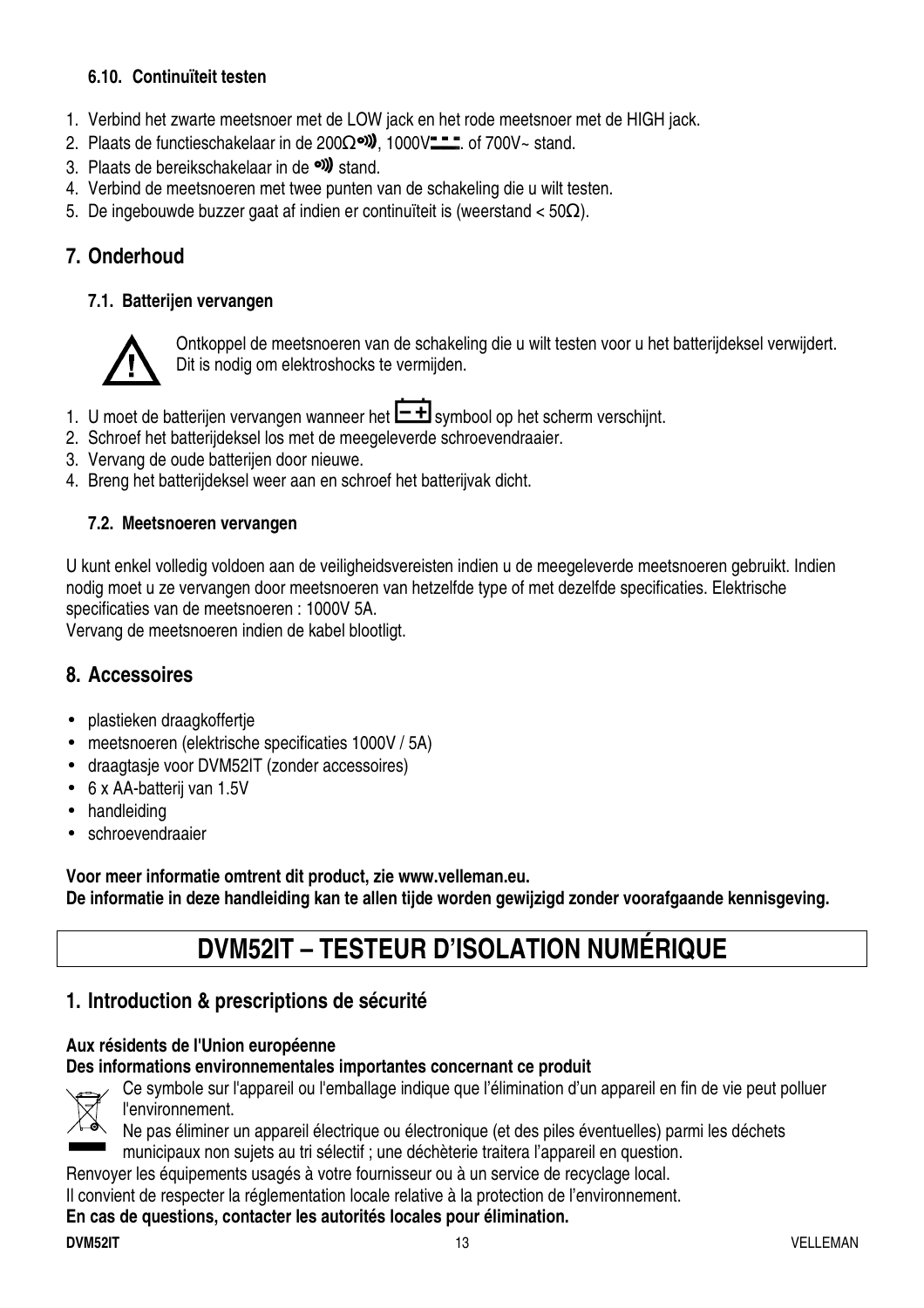Nous vous remercions de votre achat ! Lisez la notice attentivement avant la mise en service de l'appareil.

Cet appareil a été conçu en fonction de la norme IEC 348 et la norme IEC-1010 concernant les prescriptions de sécurité pour les instruments de mesure électroniques avec une catégorie de surtension (CAT II) et pollution 2.. La notice contient des instructions de sécurité qu'il faut respecter à la lettre. Lisez ces instructions avant d'utiliser l'appareil!! Même une tension ou un courant d'intensité limitée peut avoir des conséquences fatales. Il est très important de lire les instructions de sécurité avant la mise en service. Respectez toutes ces prescriptions de sécurité et les consignes de la notice.

- L'utilisateur doit se protéger contre les électrochocs.
- Utilisez l'appareil de façon sûre et limitez-vous aux applications mentionnées dans la notice.
- Vérifiez si l'appareil n'a pas été endommagé pendant le transport.
- L'isolation des cordons de mesure ne peut pas être endommagée et/ou le câble proprement dit ne peut pas être dénudé.
- Une conformité complète aux standards de sécurité ne peut être garantie qu'en cas d'utilisation des cordons de mesure inclus. Si nécessaire, vous devez les remplacer par des cordons identiques ou par des cordons avec les mêmes spécifications électroniques. Tous les cordons de mesure doivent être en bon état.
- Vous ne pouvez jamais excéder les valeurs limites des différentes plages de mesure.
- Evitez de toucher des bornes d'entrée non utilisées quand l'appareil est branché à un circuit.
- Ne mesurez aucune tension entre les bornes de connexion et la terre qui dépasse les 1000V.
- Soyez très prudent lorsque vous mesurez des tensions qui dépassent les 60VCC ou 30Vrms CA. Gardez vos doigts derrière le protège-mains pendant vos mesures.
- Ne connectez aucune source de tension à l'appareil lorsque le sélecteur de fonction est réglé sur un des modes suivants: résistance d'isolation, résistance ou continuité.
- N'effectuez aucune mesure sur des circuits mis sous tension.
- Déconnectez les cordons de mesure du circuit à tester avant de régler le sélecteur sur une autre fonction ou plage.
- Consultez un technicien qualifié en cas de panne.
- Vous pouvez uniquement utiliser l'appareil lorsque le panneau arrière est bien vissé.
- Il est interdit d'utiliser et de stocker l'appareil dans un environnement exposé aux rayons solaires, aux températures élevées ou une humidité extrême.

# **2. Symboles**



Prescription de sécurité importante, consultez le manuel!



Double isolation (Protection Classe II)

Masse

Pile faible



- Il est interdit d'enlever le panneau arrière pendant qu'une tension est connectée. Seulement un technicien qualifié peut réparer cet appareil.
- Découplez les cordons de mesure de toute source de courant avant d'ouvrir le boîtier.
- Mettez le sélecteur de fonction et le sélecteur de plage dans la position OFF quand l'appareil n'est pas en service.
- Enlevez les piles en cas d'une longue période d'inactivité pour protéger l'appareil contre les fuites.
- **DVM52IT** 14 VELLEMAN • Essuyez l'appareil avec un chiffon humide. Employez un détergent doux et évitez les solvants et les abrasifs.

AC (courant alternatif)

DC (courant continu)

Buzzer de continuité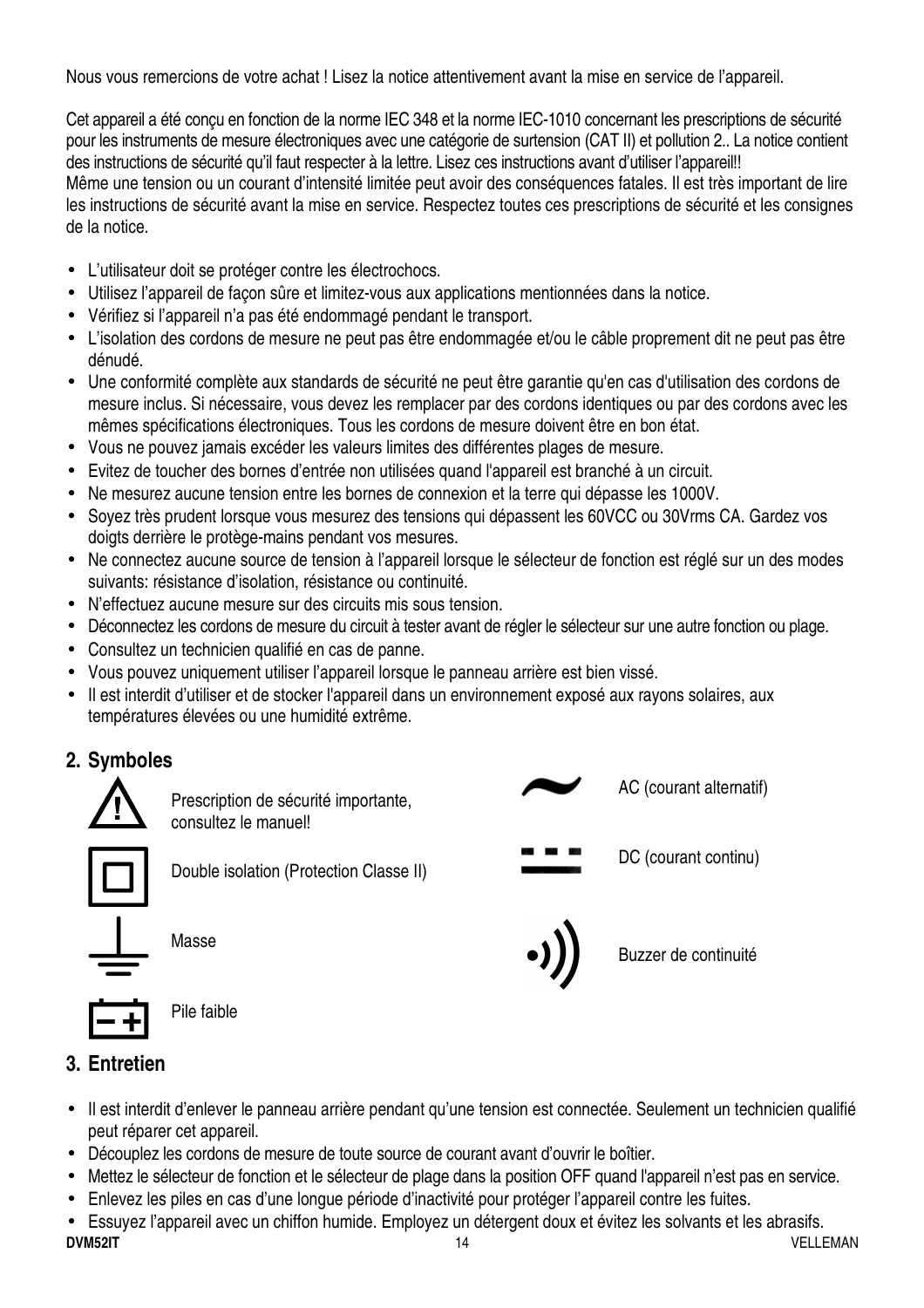# **4. Description**

# **Description générale**

- Ce testeur d'isolation numérique est pourvu de deux fonctions d'alarme. L'appareil émet un signal sonore toutes les deux secondes pour éviter l'endommagement de l'appareil lorsque le sélecteur de plage et que l'appareil serait endommagé lorsque le sélecteur de fonction ou le sélecteur de plage n'est pas dans la position correcte..
- Le système d'alarme émettra un signal sonore toutes les deux secondes quand vous pressez le bouton test. L'indicateur rouge pour les hautes tensions de sortie commence à clignoter pour avertir l'utilisateur du danger d'électrochocs.
- L'appareil est protégé contre les surcharges et une indication de pile faible est affichée quand il faut remplacer les piles.
- L'appareil est également pourvu d'une fonction data hold.
- Sélectionnez la plage et la fonction désirées à l'aide des deux réglages rotatifs du panneau frontal.
- Le bouton test du DVM52IT peut être verrouillé. Le déverrouillage du bouton test donne lieu à la décharge automatique de la capacité du mètre.

# **Panneau frontal et arrière (voir fig à la p. 2)**

- 1. Indicateur de haute tension de sortie 7. Sélecteur de plage
- 2. Afficheur LCD 8. Jack HIGH
- 3. Panneau frontal 9. Jack LOW
- 
- 5. Commutateur data hold 11. Boîtier
- 6. Sélecteur de fonction

# **5. Spécifications**

Tension max. entre les

L'appareil fonctionnera de façon optimale pendant les 12 mois après l'étalonnage. Les conditions d'utilisation idéales exigent une température de 18 à 28°C (64 à 82°F) et une humidité relative max. de 75%.

#### **5.1 Spécifications générales**

| Tension max. entre les          |                                                                   |
|---------------------------------|-------------------------------------------------------------------|
| connexions de terre et l'entrée | 1000V cc ou ca                                                    |
| Méthode de mesure               | Intégration dual-slope convertisseur A/D                          |
| Fréquence 'échantillonnage      | $±0.4$ sec.                                                       |
| Hauteur de l'écran LCD          | 22mm                                                              |
| Affichage max.                  | 1999 points $(3 \frac{1}{2})$ digits)                             |
| Indication de polarité          | "- indique une polarité négative                                  |
| Indication hors-plage           | '1' ou '-1' est affiché                                           |
| Unité de mesure affichée        | Unité de capacité électrique                                      |
| Alimentation                    | 6 x pile LR6 (AA) de 1.5V (les piles alcalines sont recommandées) |
| Consommation                    | $\pm$ 5mA (100Vcc, 750Vca, 200 $\Omega$ , <sup>o)</sup> )         |
|                                 | $\pm 30$ mA (200M $\Omega$ , 250V)                                |
|                                 | $\pm 50$ mA (200M $\Omega$ /500V)                                 |
|                                 | $±100mA$ (2000M $\Omega$ /1000V)                                  |
|                                 | Le symbole " $E^+$ " est affiché                                  |
| Indication pile faible          |                                                                   |
| Température de travail          | 0 à 40°C (32 à 104°F)                                             |
|                                 |                                                                   |

- 
- 4. Bouton test 10. Couvercle du compartiment des piles
	-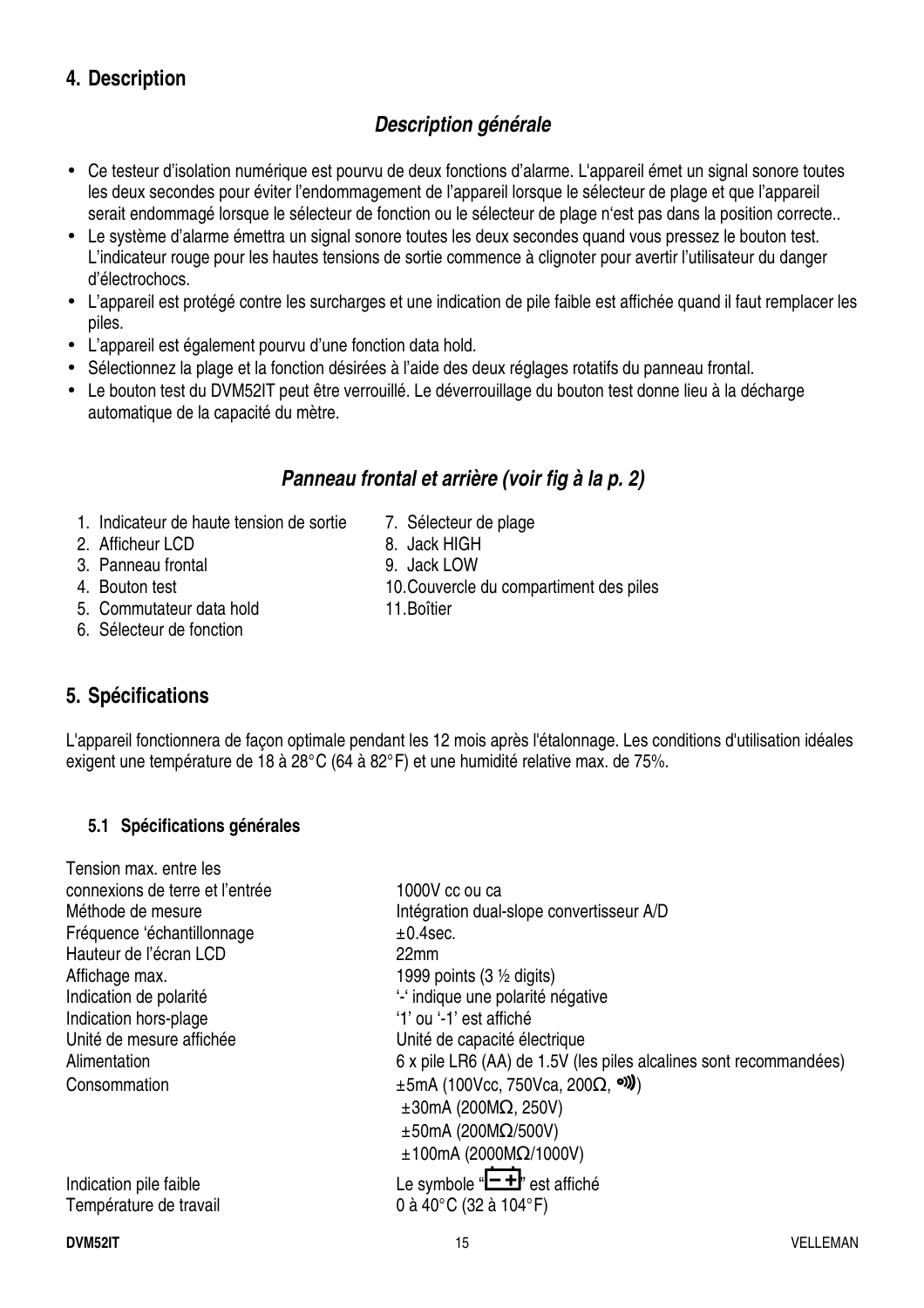Humidité relative < 85%RH Température de stockage  $-10$  à  $+50^{\circ}$ C (10 à 122 $^{\circ}$ F) Dimensions 192 x 122 x 55mm<br>Poids + 545g (avec piles)

#### **5.2 Spécifications électriques**

#### **5.2.1. Résistance d'isolation**

| Plage                                 | 200MΩ / 250V         | 200MΩ / 500V                      | 2000MΩ / 1000V                    |                      |
|---------------------------------------|----------------------|-----------------------------------|-----------------------------------|----------------------|
| Tension de test                       | 250Vcc ± 10%         | 500Vcc ± 10%                      | 1000Vcc $\pm$ 10%                 |                      |
| Plages de mesure                      | $0 - 200M\Omega$     | $0 - 200 \text{M}\Omega$          | 0 ~2000 $M\Omega$                 |                      |
|                                       |                      |                                   | $0 - 1000M\Omega$                 | 1000 ~2000 $M\Omega$ |
| Précision                             |                      | $\pm$ 3% de l'aff. $\pm$ 5 digits | $\pm$ 5% de l'aff. $\pm$ 5 digits |                      |
| Tension de sortie                     | $250V \pm 10\%$      | $500V \pm 10\%$                   | $1000V \pm 10\%$                  |                      |
| lors de circuit ouvert                |                      |                                   |                                   |                      |
| Tension de sortie min.                | 225V à 0.25MΩ        | 450V à 0.5M $\Omega$              | 900V à $1M\Omega$                 |                      |
| Courant de test (approx.)             | 1mA à 0.25 $M\Omega$ | 1mA à $0.5M\Omega$                | 1mA à 1M $\Omega$                 |                      |
| Courant de court-circuit de la sortie | $\leq$ 2.5mA         |                                   |                                   |                      |

#### **5.2.2. Tension CA**

| <b>Plage</b> | <b>Resolution</b> | Précision                                                |  |
|--------------|-------------------|----------------------------------------------------------|--|
| 700V         |                   | <br><br>20/2<br>ratt.<br>de<br>diaits<br>--<br>- 11<br>- |  |

Impédance d'entrée 10MΩ Plage de fréquence 40 à 400Hz

Tension d'entrée max. 700V rms CA ou 1000V CC Réponse moyenne, calibrée en rms d'une sinusoïde

#### **5.2.3. Tension CC**

| <b>Plage</b> | <b>Resolution</b> | Précision                                 |  |  |
|--------------|-------------------|-------------------------------------------|--|--|
| 000V         |                   | <br>$-0.8\%$ de<br>ľatt.<br>diaits<br>+ ა |  |  |

Impédance d'entrée<br>Tension d'entrée max. 1000V

1000V CC ou 700V rms CA

#### **5.2.4. Résistance**

| Plage        | Résolution  | Précision                                  |
|--------------|-------------|--------------------------------------------|
| 200 $\Omega$ | $0.1\Omega$ | digits<br>$.0\%$<br>de<br>≧l′aff.<br>, ن + |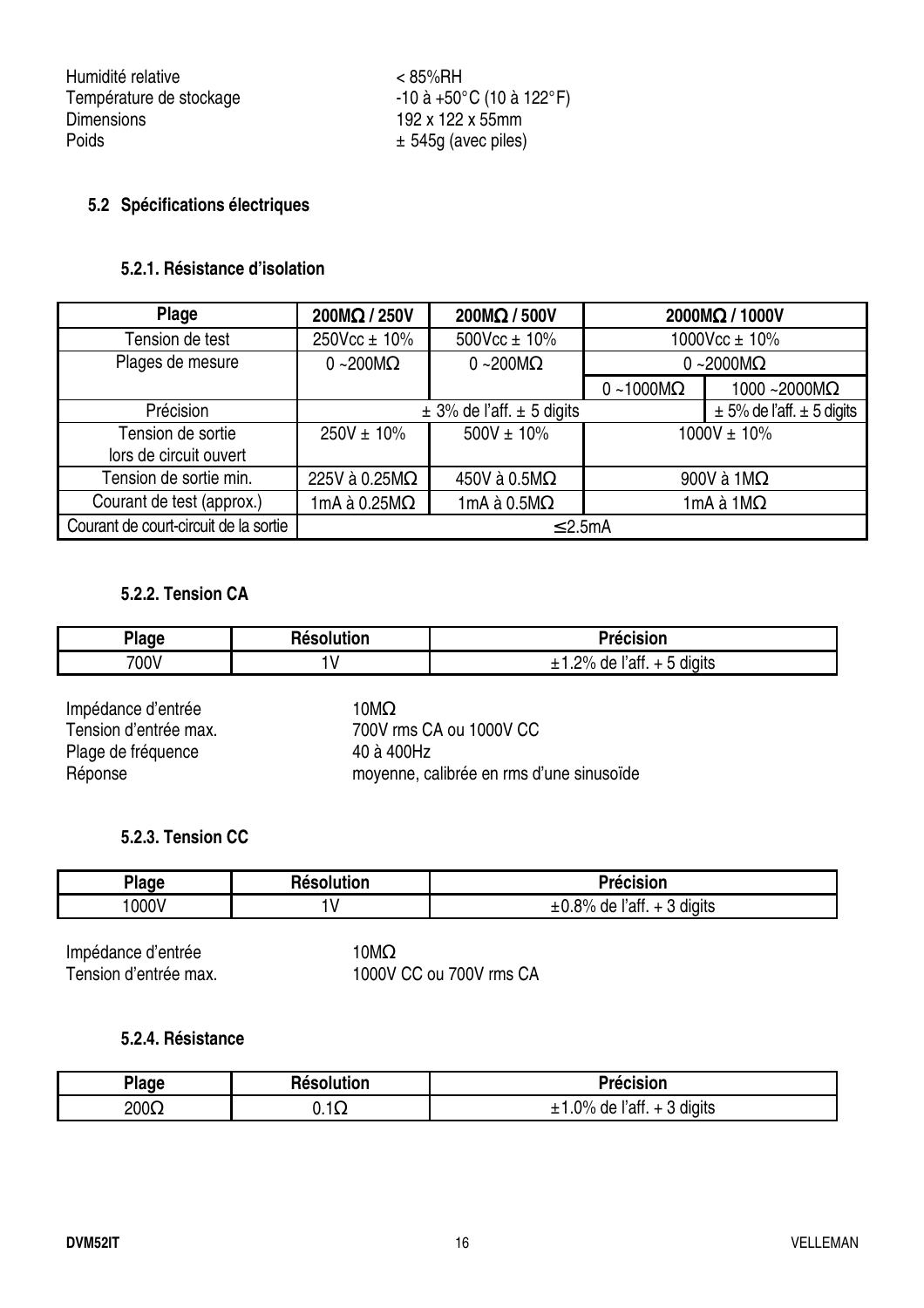#### **5.2.5. Continuité**

| <b>000</b> |                                                                                          |
|------------|------------------------------------------------------------------------------------------|
| עי         | $50\Omega$<br>existe (résistance<br>er incorpore retentit si continuité :<br>≏<br>puzzer |

Tension à circuit ouvert  $\pm 2.5V$ Protection contre les surcharges 250V CC ou rms CA

## **6. Instructions d'opération**

#### **6.1. Sélectionner la bonne plage et la bonne fonction**

Mettez le sélecteur de fonction dans la position 200Ω<sup>o)</sup>, 700V~, 1000V<sup>--</sup> pour vos tests de continuité et pour mesurer des tensions CA et CC et des résistances. Placez le sélecteur de plage dans la position 200Ω<sup>oi)</sup>, 700V~ ou  $1000V - -$ 

Placez le sélecteur de fonction dans une des positions des suivantes pour mesurer la résistance d'isolation : MANU., LOCK 1min., LOCK 2min. ou LOCK 4min. L'appareil émettra un signal sonore toutes les deux secondes et une valeur arbitraire sera affichée si le sélecteur de fonction ou le sélecteur de plage n'est pas dans la position correcte.

#### **6.2. Signal d'alarme sonore et signal d'alarme visuel**

L'appareil émet un signal sonore toutes les 2 secondes et l'indicateur rouge tension de sortie élevée dans le coin supérieur droit de l'afficheur LCD commence à clignoter quand vous pressez le bouton test pendant un test d'isolation.

#### **6.3. Fonction data hold**

Glissez le commutateur à droite pour tenir une valeur mesurée. Le symbole data-hold est apparaît sur l'écran. Glissez le commutateur à gauche pour quitter le mode data hold.

#### **6.4. Opération manuelle et emploi du bouton test**

Placez le sélecteur de fonction dans la position "MANU." pendant vos mesures d'isolation. Vous pouvez alors opérer l'appareil manuellement. La mesure commence lorsque vous pressez le bouton test. Pour des mesures de longue durée vous pouvez utiliser la fonction de verrouillage du bouton test : pressez-le en le tournant contre le sens des aiguilles d'une montre. Placez le sélecteur de fonction dans la position LOCK 1min., LOCK 2min. ou LOCK 4min. pour des mesures de 1, 2 ou 4 minutes. Retournez le sélecteur de fonction à la position MANU. s ivous voulez arrêter les mesures avant la fin des 1, 2 ou 4 minutes.

#### **6.5. Préparer des mesures**

Le symbole  $\triangle$  à côté d'un des jacks sert à vous avertir qu'il faut respecter les valeurs limites afin de protéger les circuits internes.

Le symbole pile faible  $\Box$  apparaît sur l'écran LCD lorsqu'il faut remplacer les piles, c.-à-d. quand la tension des piles et inférieure à 7V.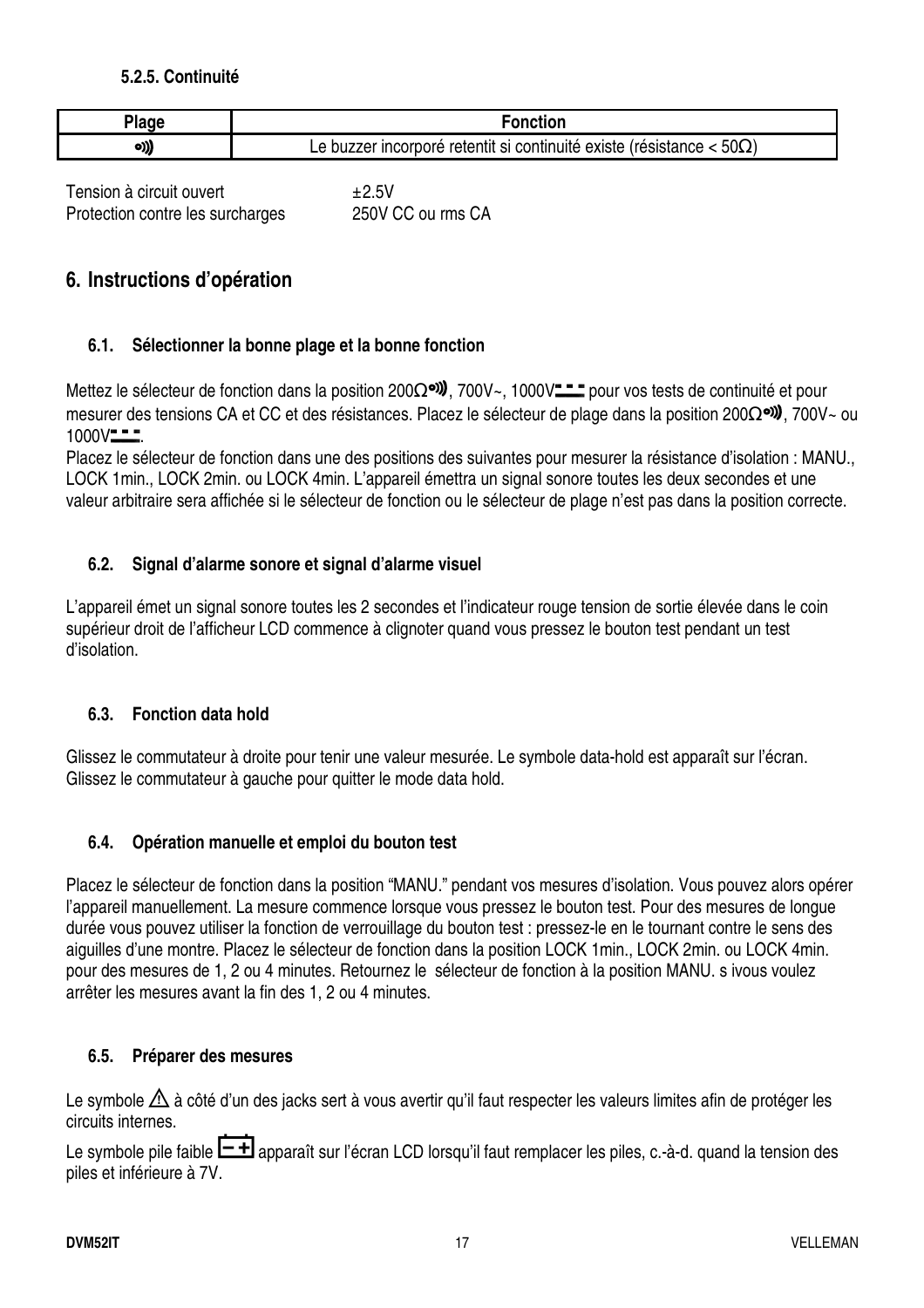#### **6.6. Mesurer la résistance d'isolation**



Des tests d'isolation sont permis qu'avec des circuits non activés. Connectez le DVM52IT au circuit en question à l'aide des cordons de mesure et pressez le bouton test pour effectuer le test.

- 1. Sélectionnez le mode de test désiré (MANU., LOCK 1min., LOCK 2min., LOCK 4min.) avec le sélecteur de fonction.
- 2. Sélectionnez la plage correcte (200MΩ/250V, 200MΩ/500V, 2000MΩ/1000V) avec le sélecteur de plage.
- 3. Connectez le cordon de mesure noir avec le jack LOW et le cordon de mesure rouge avec le jack HIGH.
- 4. Connectez les cordons de mesure au circuit à tester.
- 5. Pressez le bouton test. Dans le mode manuel il est possible de verrouiller ce bouton : pressez le bouton et tournez-le contre le sens des aiguilles d'une montre.
- 6. Lisez la valeur mesurée sur l'écran LCD.



Ne touchez jamais le circuit testé pendant le test. Ne changez pas de plage pendant que le bouton test se trouve dans la position enfoncée.

Après vos mesures, il faut d'abord déverrouiller le bouton test avant de déconnecter les cordons de mesure. Ceci est dû au fait que le système est chargé et doit avoir la possibilité de décharger via la résistance de décharge interne de l'appareil.

#### **6.7. Mesurer des tensions CA**

- 1. Connectez le cordon de mesure noir au jack LOW et le cordon de mesure rouge avec le jack HIGH.
- 2. Placez le sélecteur de fonction dans la position 200 $\Omega$ <sup>old</sup>), 700V~ ou 1000V<del> ...</del>
- 3. Mettez le sélecteur de plage dans la position 700V~.
- 4. Connectez les cordons de mesure à la source ou la charge à mesurer.
- 5. La valeur mesurée est affichée sur l'écran LCD.

Le symbole  $\triangle$  indique qu'il faut respecter les valeurs limites de 700V rms CA et 1000V CC. Il se peut qu'il soit possible de mesurer des tensions plus élevées, mais vous risquez de détruire le circuit interne. Une bonne dose de circonspection pendant vos mesures vous permettra d'éviter des électrochocs.

#### **6.8. Mesurer des tensions CC**

- 1. Connectez le cordon de mesure noir au jack LOW et le cordon de mesure rouge avec le jack HIGH.
- 2. Placez le sélecteur de fonction dans la position 200 $\Omega$ <sup>old</sup>). 1000V<del>-11</del> ou 700V~.
- 3. Mettez le sélecteur de plage dans la position 1000V<sup>-1</sup>.
- 4. Connectez les cordons de mesure à la source ou la charge à mesurer.
- 5. La valeur mesurée et la polarité du cordon de mesure rouge sont affichées sur l'écran LCD.

Le symbole  $\triangle$  indique qu'il faut respecter les valeurs limites de 700V rms CA et 1000V CC. Il se peut qu'il soit possible de mesurer des tensions plus élevées, mais vous risquez de détruire le circuit interne. Une bonne dose de circonspection pendant vos mesures vous permettra d'éviter des électrochocs.

#### **6.9. Mesures de résistance**

Déconnectez le circuit à tester et déchargez tous les condensateurs avant de tester la résistance dans le circuit.

1. Connectez le cordon de mesure noir au jack LOW et le cordon de mesure rouge avec le jack HIGH.

**DVM52IT** 18 VELLEMAN 2. Placez le sélecteur de fonction dans la position 200 $\Omega$ <sup>old</sup>, 1000V<del>LL</del> ou 700V~.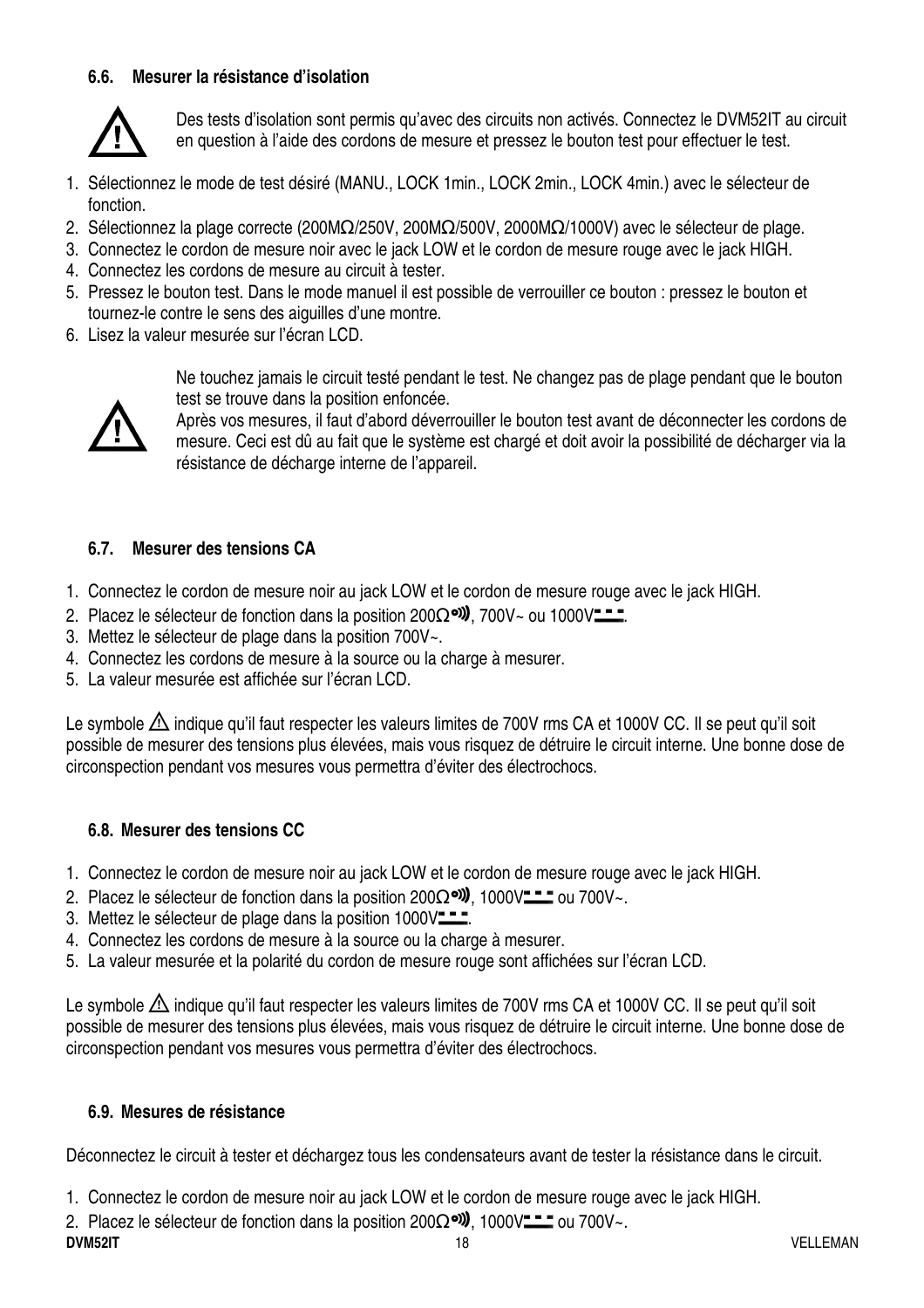- 3. Mettez le sélecteur de plage dans la position 200 $\Omega$ .
- 3. Connectez les cordons de mesure à la résistance à tester.
- 4. La valeur mesurée est affichée sur l'écran LCD

#### **REMARQUES**

- L'indication hors-plage "1" est affichée si la valeur mesurée dépasse la valeur limite de la plage sélectionnée. Sélectionnez une plage plus élevée.
- L'indication hors-plage "1" est affichée lorsque l'entrée n'est pas connectée p. ex. en cas de circuit couvert.

#### **6.10. Test de continuité**

- 1. Connectez le cordon de mesure noir au jack LOW et le cordon de mesure rouge avec le jack HIGH.
- 2. Placez le sélecteur de fonction dans la position 200 $\Omega$ <sup>old</sup>, 1000V<sup>--</sup>- ou 700V~.
- 3. Mettez le sélecteur de plage dans la position  $\circ$ .
- 4. Connectez les cordons de mesure avec deux points du circuit à tester.
- 5. Le buzzer incorporé retentit s'il y a continuité (résistance < 50Ω).

#### **7. Entretien**

#### **7.1. Remplacer les piles**



Déconnectez les cordons de mesure du circuit à tester avant d'enlever le couvercle du compartiment des piles. Ceci est nécessaire afin d'éviter des électrochocs.

- 1. Remplacez les piles quand le symbole  $\Box$  apparaît sur l'écran.
- 2. Dévissez le couvercle du compartiment des piles avec le tournevis inclus.
- 3. Insérez les nouvelles piles.
- 4. Replacez le couvercle et serrez les vis.

#### **7.2. Remplacer les cordons de mesure**

Vous devez utiliser les cordons de mesure inclus pour satisfaire aux prescriptions de sécurité. Si nécessaire, vous devez les remplacer par des cordons du même type ou des cordons ayant les mêmes spécifications. Spécification électrique des cordons de mesure : 1000V 5A.

Remplacez un cordon de mesure quand la gaine est endommagée, révélant le câble même.

#### **8. Accessoires**

- coffret en plastique
- cordons de mesure (spécifications électriques 1000V / 5A)
- sacoche pour le DVM52IT (sans accessoires)
- 6 x pile sLR6 (AA) de 1.5V
- notice
- tournevis

**Pour plus d'information concernant cet article, visitez notre site web www.velleman.com. Toutes les informations présentées dans cette notice peuvent être modifiées sans notification préalable.**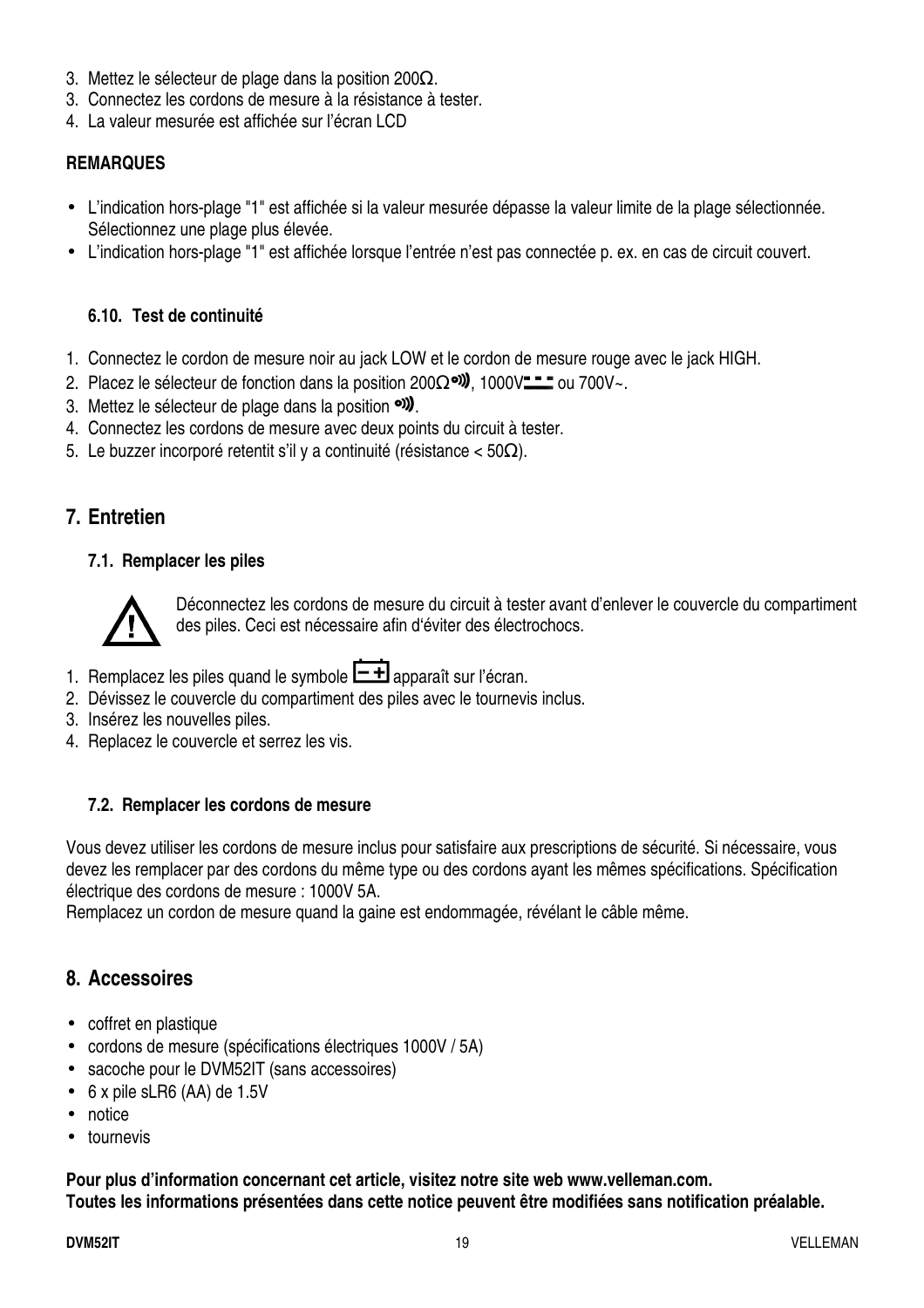# **DVM52IT – COMPARADOR DE AISLAMIENTO**

## **1. Introducción & disposiciones de seguridad**

#### **A los ciudadanos de la Unión Europea**

**Importantes informaciones sobre el medio ambiente concerniente a este producto** 



Este símbolo en este aparato o el embalaje indica que, si tira las muestras inservibles, podrían dañar el medio ambiente.

No tire este aparato (ni las pilas, si las hubiera) en la basura doméstica; debe ir a una empresa especializada en reciclaje. Devuelva este aparato a su distribuidor o a la unidad de reciclaje local. Respete las leyes locales en relación con el medio ambiente.

#### **Si tiene dudas, contacte con las autoridades locales para residuos.**

¡Gracias por haber comprado el **DVM52IT**! Lea atentamente las instrucciones del manual antes de la puesta en marcha.

El aparato cumple con las normas IEC 348 y IEC-1010 de acuerdo con las disposiciones de seguridad para equipos electrónicos de medición con una categoría de sobretensión (CAT II) y una clasificación de contaminación de grado 2. Incluso tensiones o corrientes de intensidad limitada pueden causar lesiones graves. ¡Sea cuidadoso al operar el multímetro y manténgalo en buen estado, respetando las disposiciones de seguridad! ¡Lea este manual en su totalidad, antes de usar este comprobador!

- Protéjase contra las descargas eléctricas.
- Use el multímetro únicamente en las aplicaciones para las que ha sido diseñado siguiendo los procedimientos de medición descritos en el manual.
- Verifique si el aparato ha sufrido algún daño en el transporte antes de la puesta en marcha.
- Asegúrese de que el aislamiento de las puntas de prueba no esté dañado y/o el cable mismo no esté expuesto.
- Use sólo el mismo tipo de puntas de prueba que fueron suministradas con su multímetro. Si es necesario, reemplácelas por puntas de prueba idénticas o por puntas de prueba con especificaciones eléctricas idénticas. Asegúrese del buen estado de las mismas.
- No exceda nunca los valores máximos de las diferentes gamas de medición mencionadas en este manual.
- Nunca toque terminales no utilizados cuando el multímetro está conectado a un circuito a prueba.
- Nunca mida tensiones entre los bornes de conexión y la masa de más de 1000V.
- Sea extremadamente cuidadoso al medir tensiones de más de 60VDC o 30Vrms AC. Guarde sus dedos detrás de los topes protectores durante las mediciones.
- No conecte ninguna fuente de tensión al aparato si el selector de función se encuentra en uno de los siguientes modos: resistencia de aislamiento, resistencia o continuidad.
- No efectúe mediciones en circuitos bajo tensión.
- Desconecte las puntas de prueba del circuito analizado antes de seleccionar otra función u otra gama.
- Contacte con un técnico cualificado en caso de duda.
- Nunca realice mediciones cuando el panel posterior del multímetro no esté cerrado.
- No exponga el instrumento a la luz solar directa, temperaturas extremas ni humedad.

#### **2. Símbolos**



¡Instrucciones importantes de seguridad, consulte el manual!

Aislamiento doble (Protección CAT II)

DC (corriente continua / CC)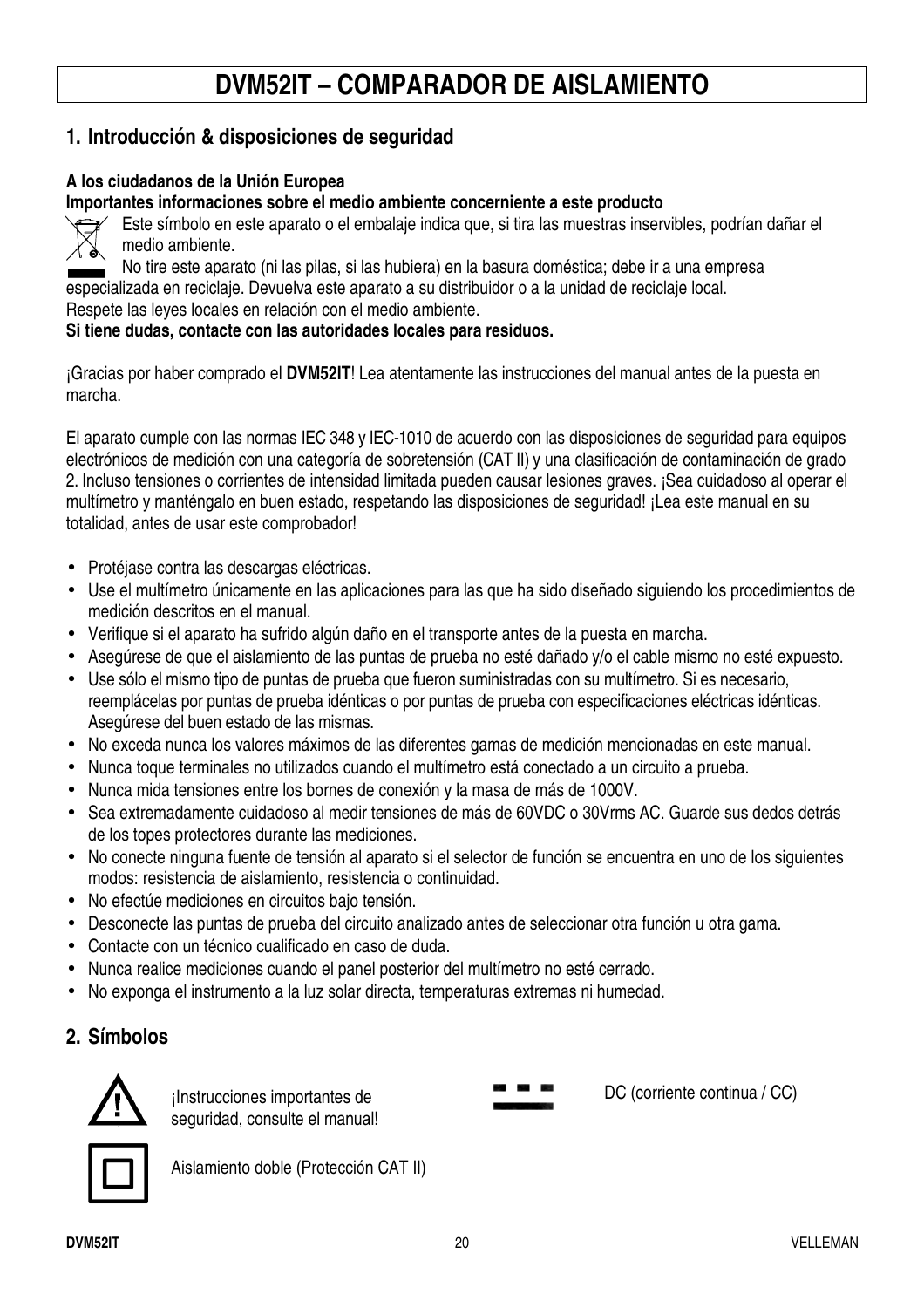



Buzzer : avisador acústico de continuidad

# **3. Mantenimiento**

- No abra la tapa posterior si está conectado a una tensión. Las reparaciones deben ser realizadas por personal especializado.
- Desconecte las puntas de prueba de toda fuente de alimentación antes de abrir la caja.
- Coloque el selector de función y el selector de rango en la posición OFF si no está usando el aparato.
- Para proteger el multímetro contra fugas, quite las pilas si no va a usarlo durante un largo período de tiempo.
- Limpie el comprobador de aislamiento con un paño húmedo. Evite el uso de productos químicos abrasivos, disolventes o detergentes.

# **4. Descripción**

# **Descripción general**

- Este comprobador de aislamiento digital está equipado con dos funciones de alarma. El aparato emite una señal sonora cada dos segundos para evitar daños cuando el selector de función o el selector de rango no está en la posición correcta.
- El sistema de alarma emite una señal sonora cada dos segundos pulsando el botón de prueba. El indicador rojo para las elevadas tensiones de salida empiezan a parpadear para avisar al usuario del peligro de descargas eléctricas.
- El comprobador está protegido contra las sobrecargas y se visualiza una indicación de pila descargada si es necesario reemplazar las pilas.
- El comprobador también está equipado con una función data hold.
- Seleccione el rango y la función deseados con dos ajustes giratorios del panel frontal.
- Es posible cerrar el botón de prueba del DVM52IT. Abrir el botón de prueba causa la descarga automática de la capacidad del dispositivo.

# **Panel frontal y posterior (véase fig p. 2)**

- 1. Indicador de alta tensión de salida 7. Selector de rango
- 2. Pantalla LCD 8. Jack HIGH
- 3. Panel frontal 9. Jack LOW
- 
- 5. Conmutador data hold 11. Caja
- 6. Selector de función

# 4. Botón de prueba 10. Tapa del compartimiento de pilas

- 
- **5. Especificaciones**

Puede esperar una exactidud optima durante 1 año después de la calibración. Las condiciones de funcionamiento ideales exigen una temperatura de 18 a 28°C (de 64 a 82°F) y un grado de humedad relativa máx. de 75%.

#### **5.1 Especificaciones generales**

**DVM52IT** 21 VELLEMAN Tensión máx. entre las Conexiones de tierra y la entrada 1000 y cc o ca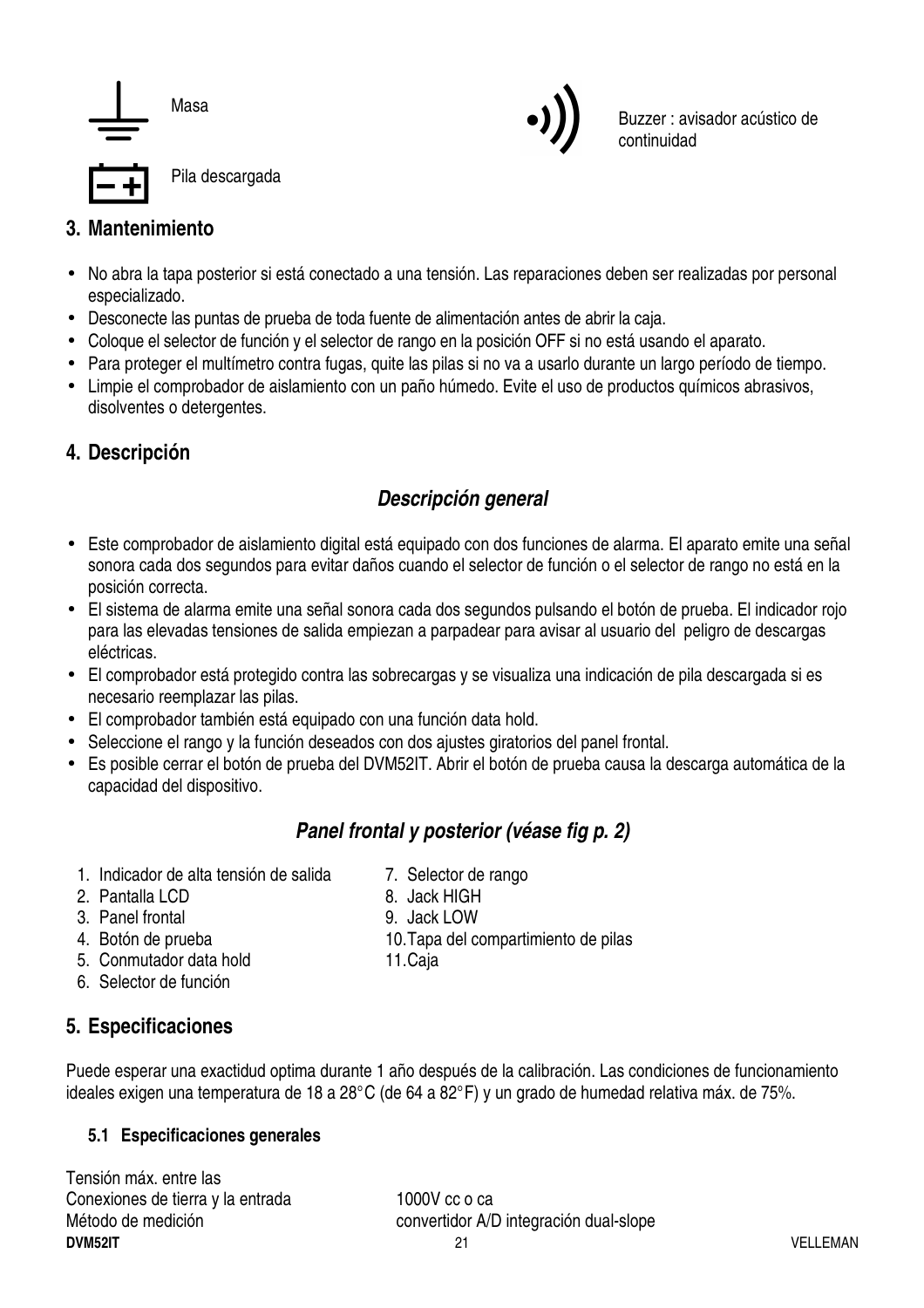| Frecuencia de muestreo         | $±0.4$ seg.                                                    |
|--------------------------------|----------------------------------------------------------------|
| Altura de la pantalla LCD      | 22 <sub>mm</sub>                                               |
| Display máx.                   | 1999 puntos (3 $\frac{1}{2}$ dígitos)                          |
| Indicador de polaridad         | aparece "-" si hay polaridad negativa                          |
| Indicador de sobre rango       | aparece '1' o '-1'                                             |
| Unidad de medición visualizada | unidad de capacidad eléctrica                                  |
| Alimentación                   | 6 x pila LR6 (AA) de 1.5V (se recomiendan las pilas alcalinas) |
| Consumo                        | $\pm$ 5mA (100Vcc, 750Vca, 200 $\Omega$ , <sup>o)</sup> )      |
|                                | $\pm$ 30mA (200M $\Omega$ , 250V)                              |
|                                | $\pm$ 50mA (200M $\Omega$ /500V)                               |
|                                | $\pm$ 100mA (2000M $\Omega$ /1000V)                            |
| Indicador de batería baja      | aparece el símbolo " $\overline{-+}$ "                         |
| Temperatura de funcionamiento  | de 0 a 40°C (de 32 a 104°F)                                    |
| Humedad relativa               | $< 85\%$ RH                                                    |
| Temperatura de almacenamiento  | de -10 a +50 $^{\circ}$ C (de 10 a 122 $^{\circ}$ F)           |
| <b>Dimensiones</b>             | 192 x 122 x 55mm                                               |
| Peso                           | $\pm$ 545g (con pilas)                                         |

#### **5.2 Especificaciones eléctricas**

#### **5.2.1. Resistencia de aislamiento**

| Rango                                      | 200MΩ / 250V               | $200M\Omega/500V$                | 2000MΩ / 1000V            |                                     |  |
|--------------------------------------------|----------------------------|----------------------------------|---------------------------|-------------------------------------|--|
| Tensión de prueba                          | 250Vcc ± 10%               | 500Vcc $\pm$ 10%                 | 1000Vcc $\pm$ 10%         |                                     |  |
| Rango de medida                            | $0 - 200 \text{M}\Omega$   | $0 - 200 \text{M}\Omega$         |                           | 0~2000 $M\Omega$                    |  |
|                                            |                            |                                  | $0 - 1000 \text{M}\Omega$ | $1000 - 2000 \text{M}\Omega$        |  |
| Precisión                                  |                            | $\pm$ 3% lectura $\pm$ 5 dígitos |                           | $\pm$ 5% lectura $\pm$ 5<br>dígitos |  |
| Tensión de salida<br>en circuito abierto   | $250V \pm 10\%$            | $500V \pm 10\%$                  | $1000V \pm 10\%$          |                                     |  |
| Tensión de salida mín.                     | de 225V a<br>$0.25M\Omega$ | de 450V a 0.5M $\Omega$          |                           | de 900V a $1\text{M}\Omega$         |  |
| Corriente de prueba (aprox.)               | de 1mA a<br>$0.25M\Omega$  | de 1mA a $0.5M\Omega$            | de 1mA a 1M $\Omega$      |                                     |  |
| Corriente de cortocircuito de la<br>salida |                            | $\leq$ 2.5mA                     |                           |                                     |  |

#### **5.2.2. Tensión CA**

| Rango | <b>Resolución</b> | Precisión                      |
|-------|-------------------|--------------------------------|
| 700V  | W                 | $\pm$ 1.2% lectura + 5 dígitos |
|       |                   |                                |

Tensión de entrada máx.<br>
Rango de frecuencia de 40 a 400Hz Rango de frecuencia<br>Respuesta

Impedancia de entrada 10MΩ<br>Tensión de entrada máx. 700V rms CA o 1000V CC respuesta media, calibración en rms de una onda sinusoidal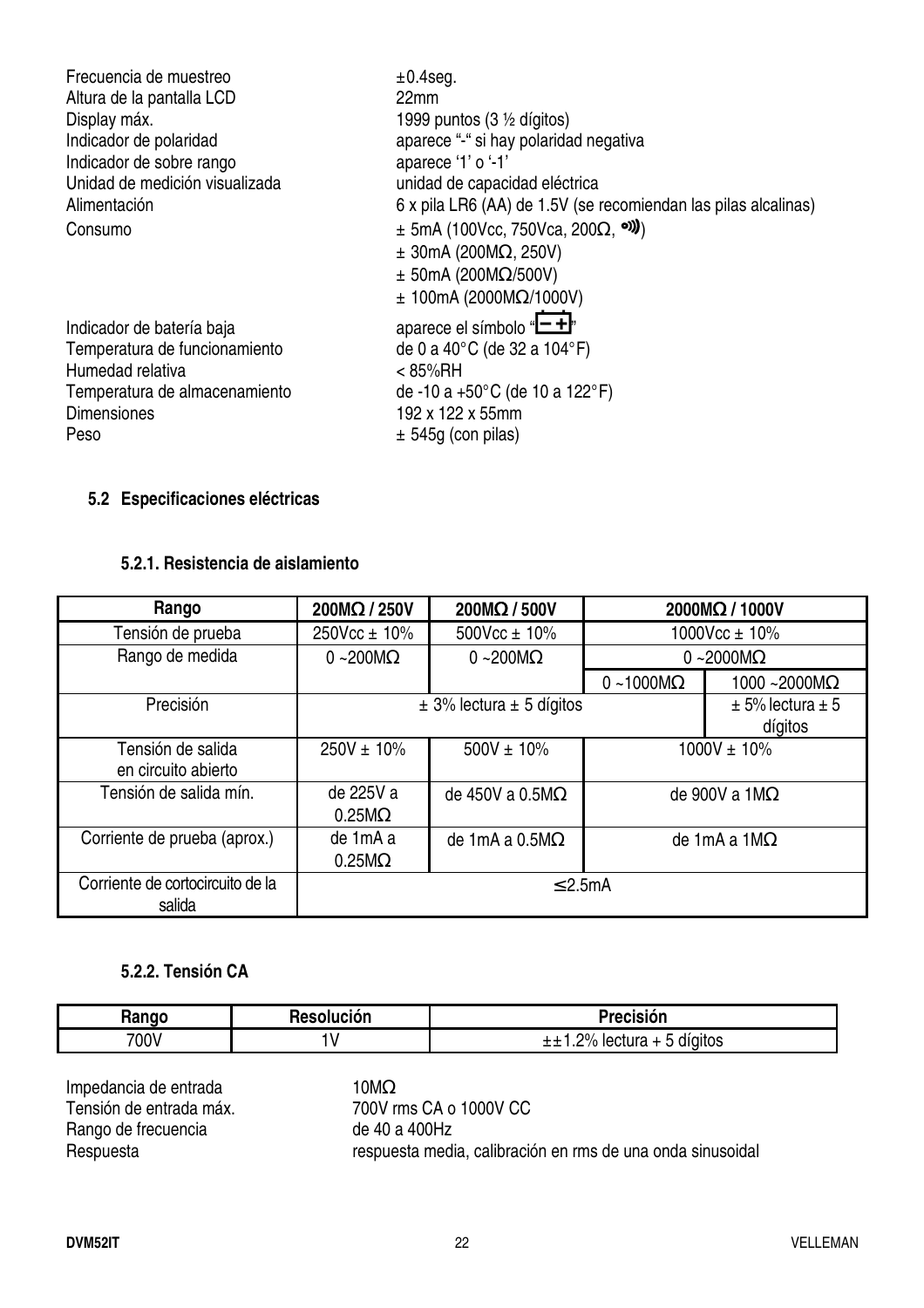#### **5.2.3. Tensión CC**

| ,,,,,, | Resolución<br>nes. | . .<br>Precision                                        |
|--------|--------------------|---------------------------------------------------------|
| 000V   |                    | $R^{0/2}$<br>3 digitos<br>lectura<br>$\mathbf +$<br>/ U |

Impedancia de entrada 10MΩ<br>Tensión de entrada máx. 1000V

1000V CC o 700V rms CA

#### **5.2.4. Resistencia**

| lannr        | Resolución | Precisión                       |
|--------------|------------|---------------------------------|
| 200 $\Omega$ | , , , ,    | $0\%$<br>3 digitos<br>lectura + |

#### **5.2.5. Continuidad**

|      | . .                                                                                                                           |
|------|-------------------------------------------------------------------------------------------------------------------------------|
| o)), | $50\Omega$<br>continu<br>suena<br>$ -$<br>'resistei<br>າມເປລດ<br>$\epsilon$<br>hav<br>uncorporado<br>oadol<br><br>، ا د<br>וכ |

Tensión en circuito abierto  $\pm 2.5V$ Protección de sobrecarga 250V CC o rms CA

## **6. Instrucciones de operación**

#### **6.1. Seleccionar el buen rango y la buena función**

Coloque el selector de función en la posición 200Ω<sup>o))</sup>, 700V~, 1000V— para las pruebas de continuidad y para medir tensiones CA y CC y la resistencia. Coloque el selector de rango en la posición 200 $\Omega$ <sup>ol</sup>), 700V~ o 1000V $\blacksquare$ Coloque el selector de función en una de las siguientes posiciones para medir la resistencia de aislamiento: MANU., LOCK 1min., LOCK 2min. o LOCK 4min. El aparato emite una señal sonora cada dos segundos y se visualiza un valor arbitrario si el selector de función o el selector de rango no están en la posición correcta.

#### **6.2. Señal de alarma audible y señal de alarma visual**

El aparato emite una señal sonora cada dos segundos y el indicador rojo de tensión de salida elevada en la esquina superior derecha de la pantalla LCD empieza a parpadear si pulsa el botón de prueba durante una prueba de aislamiento.

#### **6.3. Función data hold**

Deslice el conmutador a la derecha para 'congelar' un valor medido. El símbolo data-hold aparece en la pantalla. Deslice el conmutador a la izquierda para salir del modo data hold.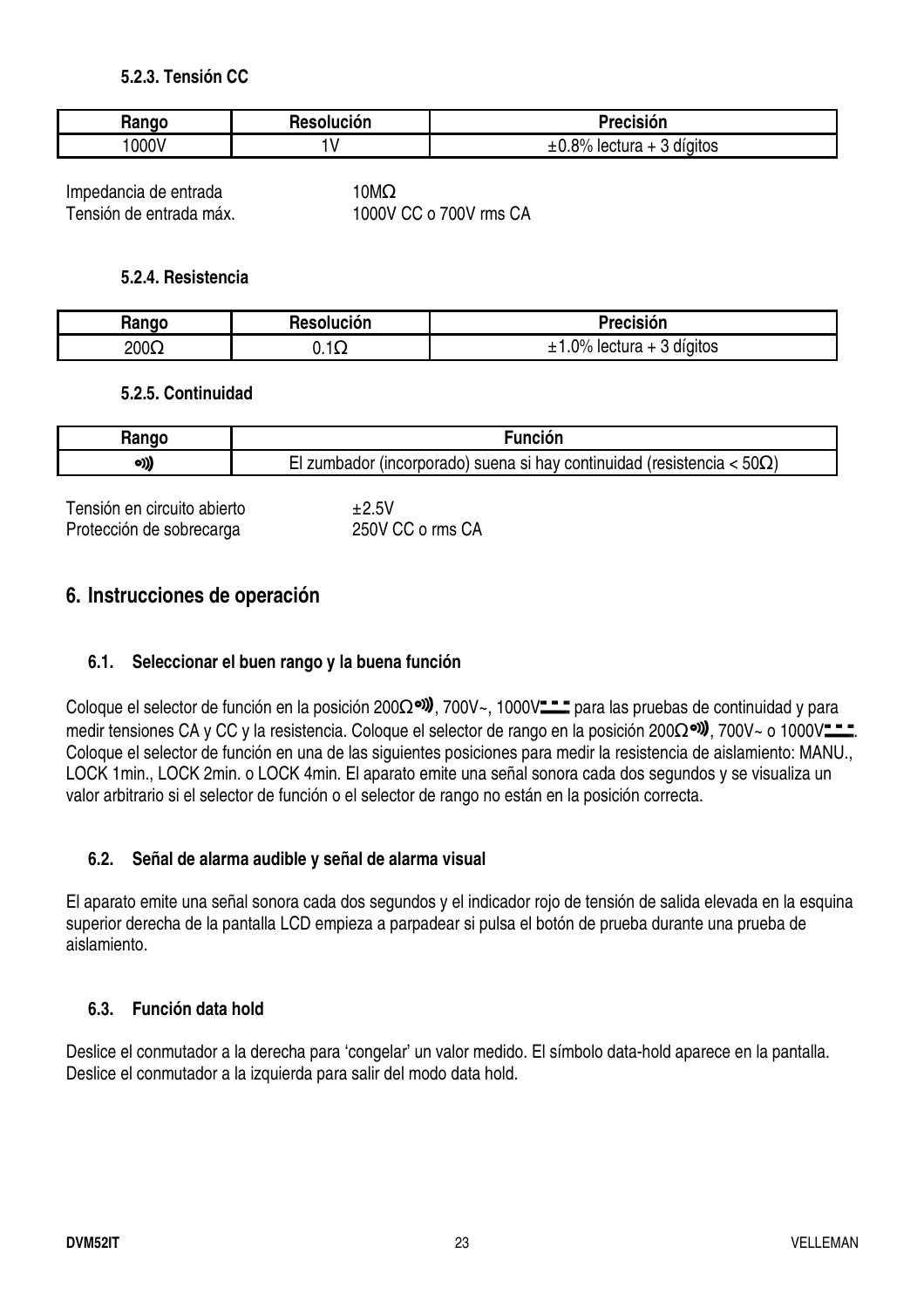#### **6.4. Operación manual y uso del botón de prueba**

Coloque el selector de función en la posición "MANU." durante las mediciones de aislamiento. Ahora, puede manejar el aparato manualmente. Empiece la medición pulsando el botón de prueba. Para mediciones de larga duración use la función de bloqueo del botón de prueba: pulse este botón girándolo en sentido contrario al de las agujas del reloj. Coloque el selector de función en la posición LOCK 1min., LOCK 2min. o LOCK 4min. para mediciones de 1, 2 ó 4 minutos. Vuelva a colocar el selector de función en la posición MANU. si quiere parar las mediciones antes el final de 1, 2 ó 4 minutos.

#### **6.5. Preparar las mediciones**

El símbolo  $\triangle$  al lado de uno de los jacks indica que se deben respetar los valores límites a fin de proteger los circuitos internos.

Si aparece el símbolo  $\boxed{\text{-}\text{+}}$  en la pantalla LCD, reemplace las pilas, es decir, si la tensión de la pila < 7V.

#### **6.6. Medir la resistencia de aislamiento**



Sólo están permitidas pruebas de aislamiento con circuitos no activados. Conecte el **DVM52IT** al circuito en cuestión mediante las puntas de prueba y pulse el botón de prueba para hacer la prueba.

- 1. Seleccione el modo de prueba deseado (MANU., LOCK 1min., LOCK 2min., LOCK 4min.) con el selector de función.
- 2. Seleccione el rango correcto (200MΩ/250V, 200MΩ/500V, 2000MΩ/1000V) con el selector de rango.
- 3. Conecte la punta de prueba negra al jack LOW y la punta de prueba roja al jack HIGH.
- 4. Conecte las puntas de prueba al circuito que Ud. desea probar.
- 5. Pulse el botón de prueba. En el modo manual es posible bloquear este botón : pulse el botón y gírelo en sentido contrario al de las agujas del reloj.
- 6. El valor medido aparece en la pantalla LCD.

Nunca toque el circuito a prueba durante la prueba. No cambie el rango mientras que el botón de prueba esté en la posición pulsada.



Después de las mediciones, desbloquee el botón de prueba antes de desconectar las puntas de prueba. Esto se debe al hecho de que el sistema está cargado y debe tener la posibilidad de descargar mediante la resistencia de descarga interna del aparato.

#### **6.7. Medir tensiones CA**

- 1. Conecte la punta de prueba negra al jack LOW y la punta de prueba roja al jack HIGH.
- 2. Coloque el selector de función en la posición 200 $\Omega$ <sup>o</sup> $\psi$ , 700V~ o 1000V<sup>---</sup>
- 3. Coloque el selector de rango en la posición 700V~.
- 4. Conecte las puntas de prueba a la fuente o la carga que Ud. desea probar.
- 5. El valor medido aparece en la pantalla LCD.

El símbolo  $\triangle$  indica que se deben respetar los valores límites de 700V rms CA y 1000V CC. Es posible medir tensiones más elevadas, pero esto podría destruir el circuito interno. Sea cuidadoso durante las mediciones a fin de evitar el riesgo de sufrir un choque eléctrico.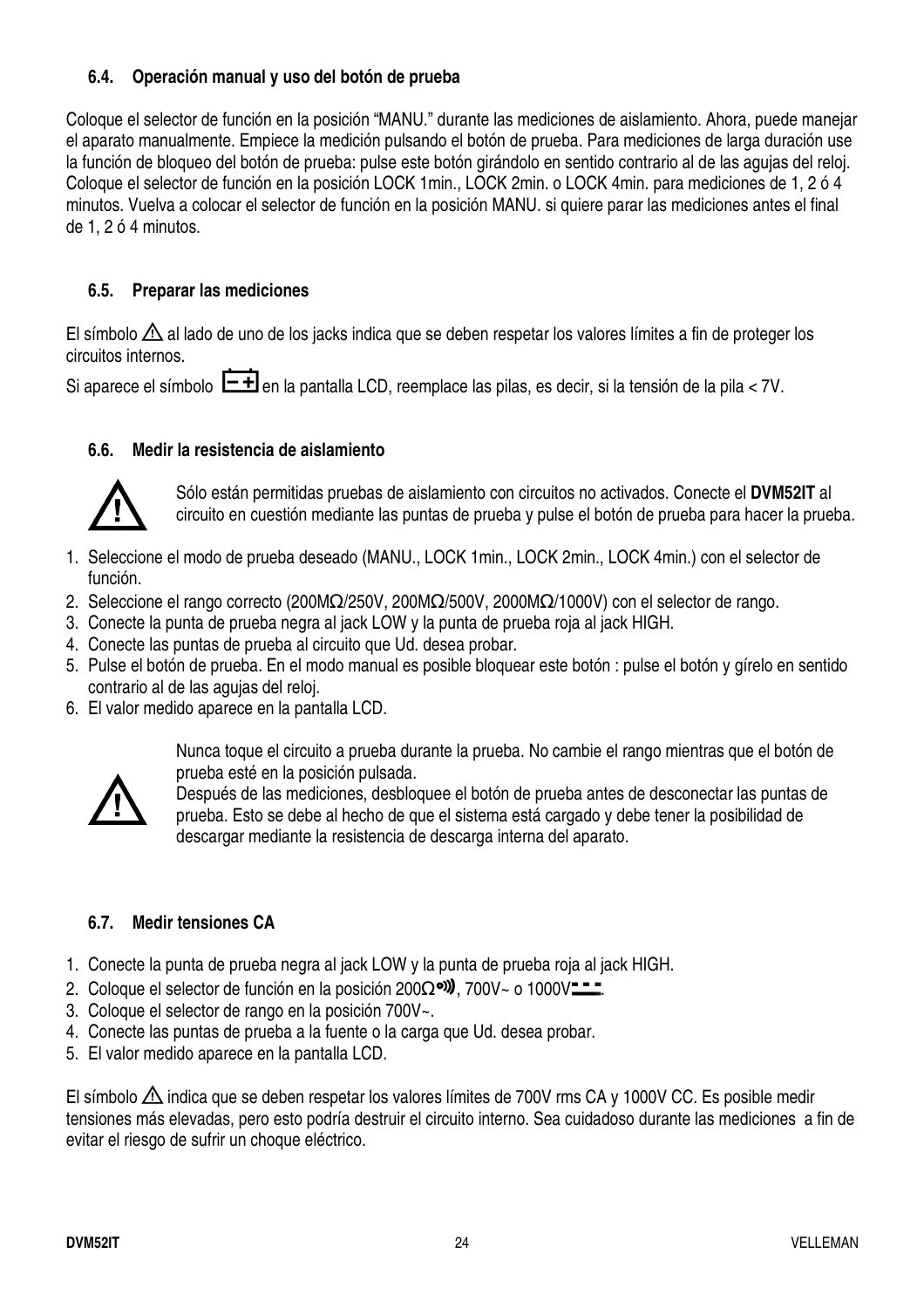#### **6.8. Medir tensiones CC**

- 1. Conecte la punta de prueba negra al jack LOW y la punta de prueba roja al jack HIGH.
- 2. Coloque el selector de función en la posición 200 $\Omega$ <sup>o</sup>), 1000V== o 700V~.
- 3. Coloque el selector de rango en la posición 1000V<sup>-1</sup>.
- 4. Conecte las puntas de prueba a la fuente o a la carga que Ud. desea probar.
- 5. El valor medido aparece en la pantalla LCD. Se indica también la polaridad de la punta de prueba roja.

El símbolo  $\triangle$  indica que se deben respetar los valores límites de 700V rms CA y 1000V CC. Es posible medir tensiones más elevadas, pero esto podría destruir el circuito interno. Sea cuidadoso durante las mediciones a fin de evitar el riesgo de sufrir un choque eléctrico.

#### **6.9. Medir la resistencia**

Desconecte el circuito a prueba y descargue todos los condensadores antes de probar la resistencia en el circuito.

- 1. Conecte la punta de prueba negra al jack LOW y la punta de prueba roja al jack HIGH.
- 2. Coloque el selector de función en la posición 200Ω<sup>oν)</sup>, 1000V— o 700V~.
- 3. Coloque el selector de rango en la posición 200Ω.
- 3. Conecte las puntas de prueba a la resistencia que Ud. desea probar.
- 4. El valor medido aparece en la pantalla LCD

#### **OBSERVACIONES**

- Seleccione un rango superior si la indicación sobre rango "1" aparece en la pantalla.
- Aparece la indicación "1" en la pantalla si la entrada no está conectada p. ej. en caso de circuito abierto.

#### **6.10. Prueba de continuidad**

- 1. Conecte la punta de prueba negra al jack LOW y la punta de prueba roja al jack HIGH.
- 2. Coloque el selector de función en la posición 200 $\Omega$ <sup>o</sup>), 1000V— $\Xi$  o 700V~.
- 3. Coloque el selector de rango en la posición <sup>o)</sup>.
- 4. Conecte las puntas de prueba a dos puntas del circuito que quiere probar.
- 5. El zumbador incorporado suena si hay continuidad (resistencia < 50Ω).

#### **7. Mantenimiento**

#### **7.1. Reemplazar la pila**



Desconecte las puntas de prueba antes de abrir la caja o el compartimiento de pilas para evitar choques eléctricos.

- 1. Reemplace la batería si aparece el símbolo  $\boxed{-1}$  en la pantalla.
- 2. Desatornille la tapa del compartimiento de pilas con el destornillador incluido.
- 3. Introduzca las nuevas pilas.
- 4. Cierre el compartimiento de pilas.

#### **7.2. Reemplazar las puntas de prueba**

Sólo use el mismo tipo de puntas de prueba que fueron suministradas con su multímetro. Si es necesario, reemplácelas por puntas de prueba idénticas o por puntas de prueba con especificaciones eléctricas idénticas. Asegúrese del buen estado de las mismas. Especificaciones eléctricas de las puntas de prueba: 1000V 5A. Reemplace las puntas de prueba si el cable está expuesto.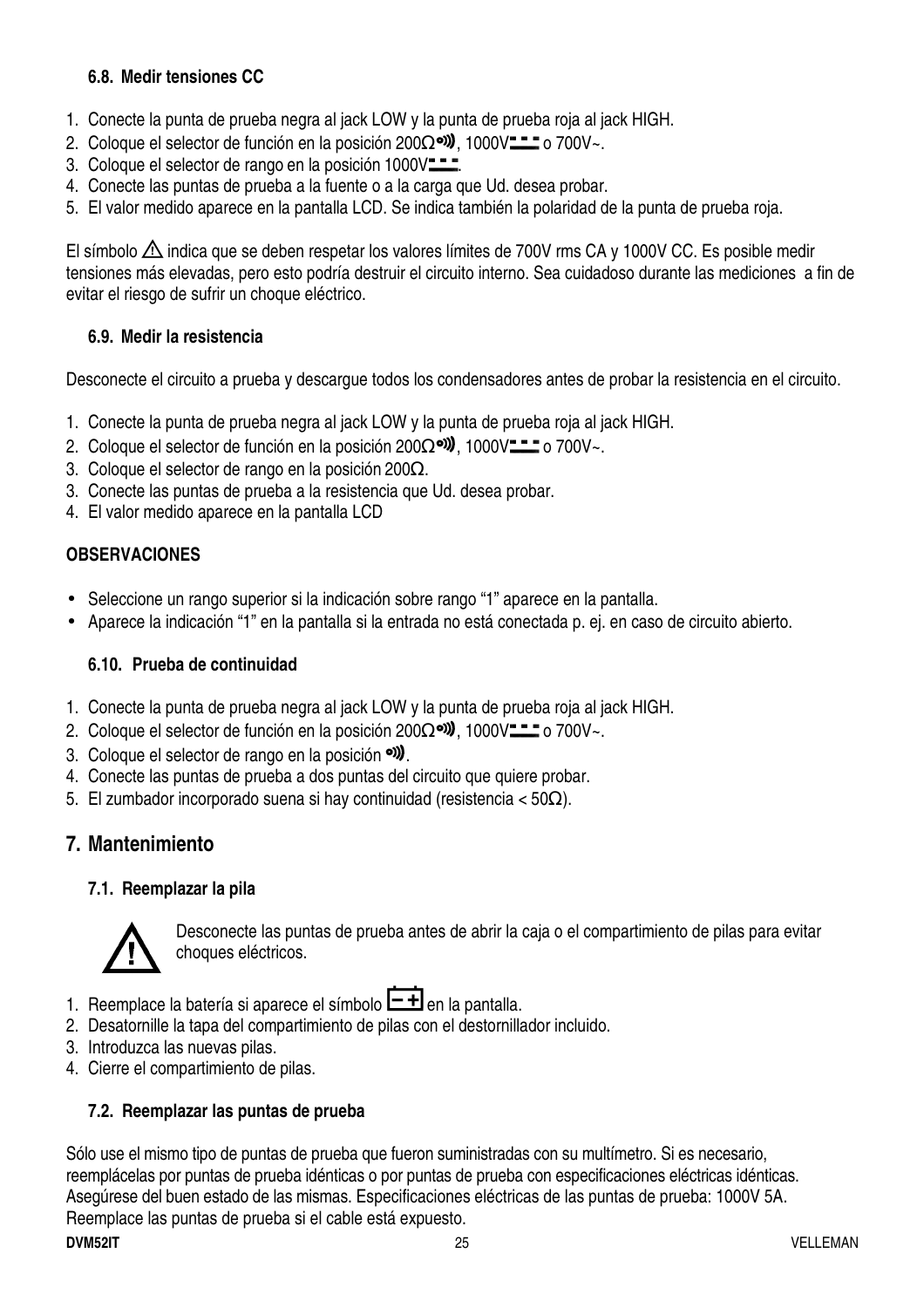# **8. Accesorios**

- maletín de plástico
- puntas de prueba (especificaciones eléctricas 1000V / 5A)
- funda de transporte para el DVM52IT (sin accesorios)
- 6 x pila LR6 (AA) de 1.5V
- manual del usuario
- destornillador

**Para más información sobre este producto, visite nuestra página web www.velleman.eu. Se pueden modificar las especificaciones y el contenido de este manual sin previo aviso.** 

# **DVM52IT – DIGITALER ISOLATIONSTESTER**

## **1. Einführung & Sicherheitshinweise**

#### **An alle Einwohner der Europäischen Union Wichtige Umweltinformationen über dieses Produkt**



Dieses Symbol auf dem Produkt oder der Verpackung zeigt an, dass die Entsorgung dieses Produktes nach seinem Lebenszyklus der Umwelt Schaden zufügen kann.

Entsorgen Sie die Einheit (oder verwendeten Batterien) nicht als unsortiertes Hausmüll; die Einheit oder verwendeten Batterien müssen von einer spezialisierten Firma zwecks Recycling entsorgt werden. Diese Einheit muss an den Händler oder ein örtliches Recycling-Unternehmen retourniert werden.

Respektieren Sie die örtlichen Umweltvorschriften.

#### **Falls Zweifel bestehen, wenden Sie sich für Entsorgungsrichtlinien an Ihre örtliche Behörde.**

Wir bedanken uns für den Kauf des **DVM52IT**! Lesen Sie diese Bedienungsanleitung vor Inbetriebnahme sorgfältig durch.

Der DVM52IT wurde gemäß der IEC 348 und IEC-1010-Norm gebaut. Diese Norm bezieht sich auf elektronische Messgeräte, die zur Überspannungskategorie (CAT II) und Verschmutzungsgrad 2 gehören. Sogar niedrige Spannung oder niedriger Strom könnten Verletzungen verursachen. Um einen gefahrlosen Betrieb sicherzustellen und Ihr Isolationstester leistungsfähig zu halten, müssen Sie genau alle Sicherheitshinweise und Warnvermerke, die in dieser Bedienungsanleitung enthalten sind, beachten!!.

- Schutzen Sie sich vor elektrischen Schlägen.
- Verwenden Sie das Gerät nur auf die Weise und für die Anwendungen, die in der Anleitung beschrieben werden.
- Kontrollieren Sie, ob das Gerät während des Transports beschädigt wurde.
- Stellen Sie sicher, dass die Messleitungen und/oder das Kabel nicht beschädigt sind.
- Sie entsprechen allen Sicherheitshinweisen nur dann, wenn Sie zum Messen nur die Messleitungen verwenden, welche dem Messgerät beiliegen. Wenn nötig, müssen Sie sie durch identische Messleitungen ersetzen.
- Überschreiten Sie für die verschiedenen Messbereiche nie die erwähnten Maximalwerte.
- Berühren Sie die freien Eingangsbuchsen nicht, wenn die Schaltungen nicht stromlos geschaltet worden sind.
- Messen Sie nie Spannungen, die 1000VDC zwischen der Eingangsbuchse und der Erde überschreiten.
- Seien Sie besonders vorsichtig wenn Sie mit Spannungen über 60VDC oder 30VAC rms arbeiten. Halten Sie die Finger während Ihrer Messungen immer hinten den Prüfspitzen.
- Verbinden Sie die Messleitungen nie mit einer Spannungsquelle wenn der Funktionsschalter sich im nachfolgenden Modus befindet: Isolationswiderstand, Widerstand oder Durchgangsprüfung.
- Führen Sie nie Messungen durch auf Schaltungen die unter Strom stehen.
- Trennen Sie die Messleitungen von der zu messenden Schaltung, ehe Sie den Funktionsschalter auf eine andere Funktion oder einen anderen Bereich verstellen.
- Ziehen Sie bei Beschädigungen eine Fachkraft zu Rate.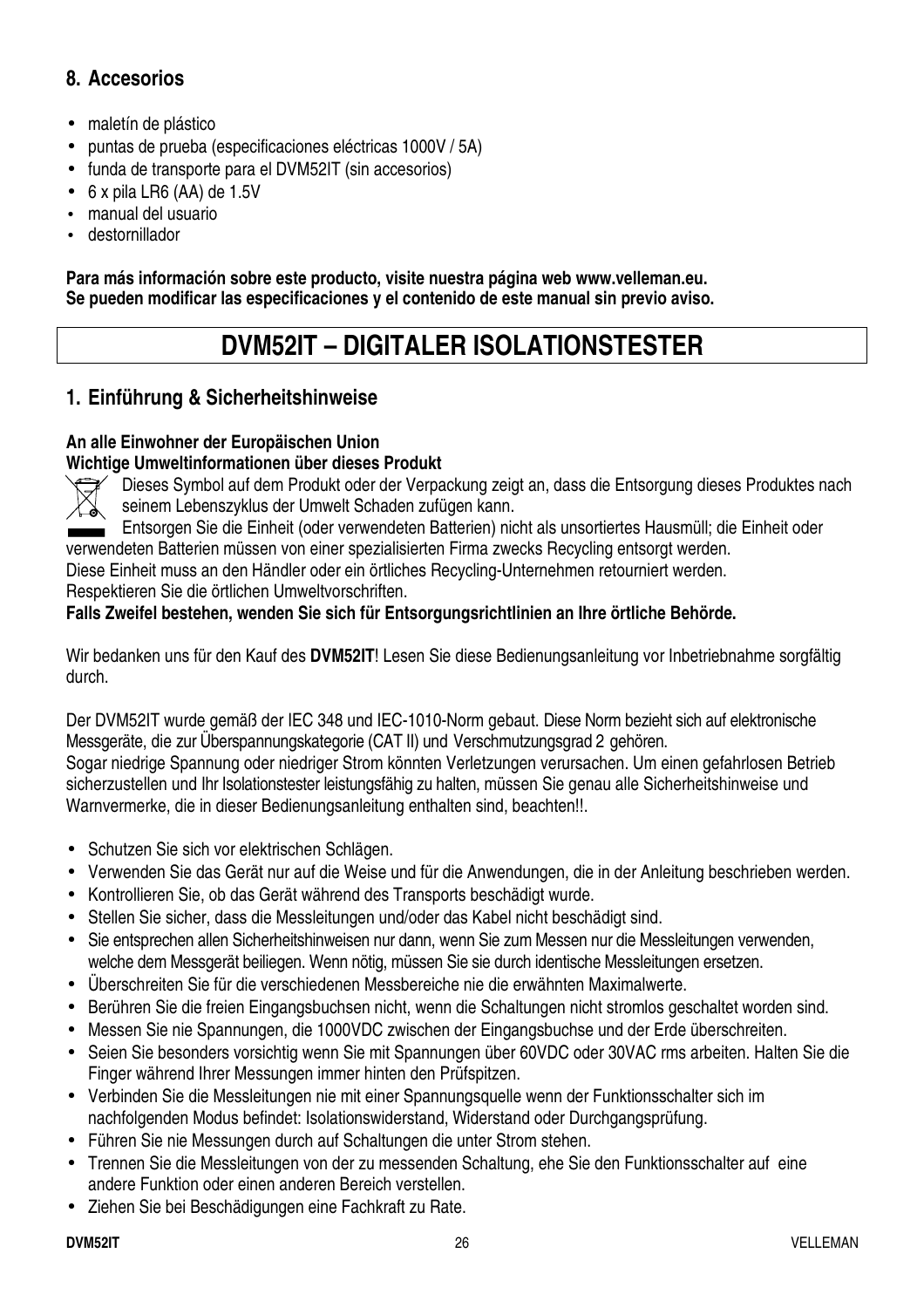- Verwenden Sie das Messgerät erst dann, wenn das Gehäuse sicher geschlossen und verschraubt ist.
- Verwenden und bewahren Sie das Multimeter in normalen Umgebungsbedingungen auf. Setzen Sie es keinem direkten Sonnenlicht, keinen extremen Temperaturen oder keiner Feuchtigkeit aus.

# **2. Symbole**



# **3. Wartung**

- Trennen Sie Ihr Messgerät vom Messkreis. Nur Fachleute dürfen den DVM52IT reparieren.
- Trennen Sie die Messleitungen von allen Spannungsquellen, ehe das Gehäuse zu öffnen.
- Stellen Sie den Funktions- und Bereichsschalter auf OFF wenn Sie das Gerät nicht verwenden.
- Entfernen Sie die Batterie wenn Sie das Multimeter längere Zeit nicht verwenden. Die Batterien könnten korrodieren und so Ihr Gerät zerstören.
- Nehmen Sie zur Reinigung des Gerätes ein feuchtes Reinigungstuch. Benutzen Sie auf keinen Fall Scheueroder Lösungsmittel.

# **4. Beschreibung**

# **Allgemein**

- Dieser digitale Isolationstester verfügt über zwei Alarmfunktionen. Das Gerät produziert jede zwei Sekunden einen Summton um zu verhindern, dass das Gerät durch falsche Anwendung beschädigt wird, wenn der Funktionsschalter oder Bereichsschalter falsch eingestellt wird.
- Drücken Sie die Test-Taste und das Alarmsystem wird jede zwei Sekunden einen Summton produzieren. Die rote Anzeige für hohe Ausgangsspannung blinkt um den Benutzer vor Gefahr vor elektrischen Schlägen warnen.
- Das Gerät hat überlastschutz und es erscheint eine Lo-Bat-Anzeige im Display wenn Sie einen Batteriewechsel durchführen müssen.
- Der DVM52IT verfügt auch über eine Data-Hold-Funktion.
- Die Funktion und der Bereich werden mit zwei Drehschaltern eingestellt.
- Der DVM52IT hat eine Test-Taste, die verriegelt werden kann. Beim Lösen der Verriegelung der Test-Taste wird die Kapazität des DVM52IT automatisch entladen.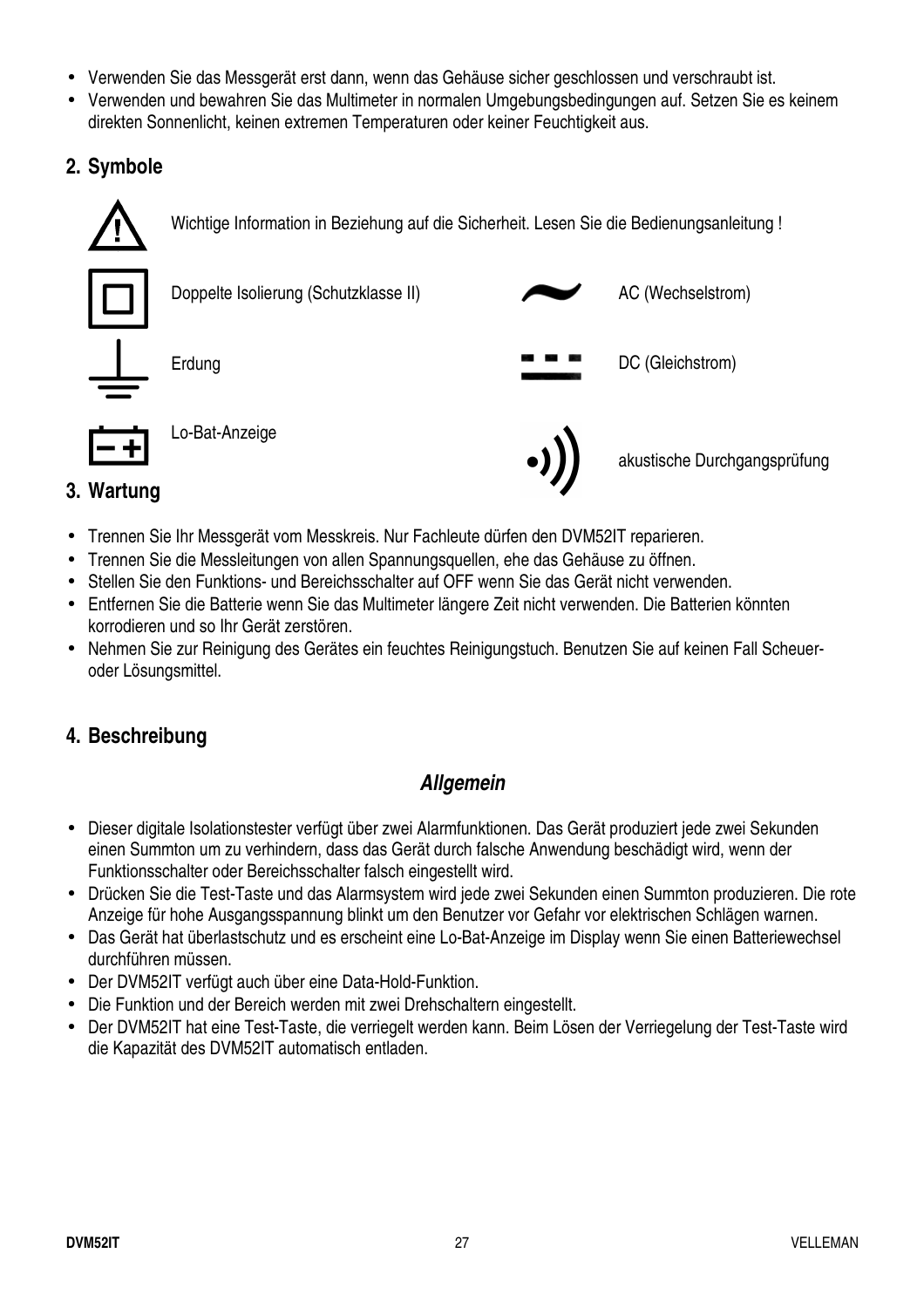- 1. Anzeige für hohe Ausgangsspannung 7. Bereichsschalter
- 
- 
- 
- 5. Data-Hold-Schalter 11. Gehäuse
- 6. Funktionsschalter

# **5. Technische Daten**

- 2. LCD-Display 8. HIGH-Buchse
- 3. Frontplatte 6. 10. 10. 10. Buchsen 10. Batteriedeckel<br>4. Test-Taste 6. 10. Batteriedeckel
	- 10. Batteriedeckel
	-
- Bis ein Jahr nach der Kalibrierung dürfen Sie eine optimale Genauigkeit erwarten. Die idealen Wetterverhältnisse sind eine Temperatur von 18 bis 28°C (64 bis 82°F) mit relativem Feuchtigkeitsgrad von max. 75%.

#### **5.1 Allgemeine technische Daten**

| Max. Spannung zwischen         |                                                            |
|--------------------------------|------------------------------------------------------------|
| Eingangsanschlüssen und Erdung | 1000V dc oder ac                                           |
| Messverfahren                  | Dual-Slope-Integration A/D Umwandler                       |
| Abtastzeit                     | $±0.4$ Sek.                                                |
| LCD Höhe                       | 22mm                                                       |
| Max. Display                   | 1999 Punkte (3 1/2 Digits)                                 |
| Polaritätsanzeige              | '-' erscheint bei negativer Polarität                      |
| Außenbereichsanzeige           | '1' oder '-1' erscheint                                    |
| Anzeige Messeinheit            | Einheit von elektrischer Kapazität                         |
| Spannungsversorgung            | 6 x AA-Batterie, 1.5V (Alkalinebatterien werden empfohlen) |
| Verbrauch                      | $\pm 5$ mA (100Vdc, 750Vac, 200 $\Omega$ , <sup>o)</sup> ) |
|                                | $\pm 30$ mA (200M $\Omega$ , 250V)                         |
|                                | $\pm 50$ mA (200M $\Omega$ /500V)                          |
|                                | $±100mA$ (2000M $\Omega$ /1000V)                           |
| Lo-Bat-Anzeige                 | "-+"-Symbol erscheint im Display                           |
| Arbeitstemperatur              | 0 bis 40 $\degree$ C (32 bis 104 $\degree$ F)              |
| relativer Feuchtigkeitsgrad    | $< 85\%$ RH                                                |
| Lagertemperatur                | $-10$ bis $+50^{\circ}$ C (10 bis 122°F)                   |
| Abmessungen                    | 192 x 122 x 55mm                                           |
| Gewicht                        | ± 545g (mit Batterie)                                      |

#### **5.2 Elektrische Daten**

#### **5.2.1. Isolationswiderstand**

| <b>Bereich</b>                            | $200M\Omega/250V$        | $200M\Omega/500V$        |                   | 2000MΩ / 1000V          |
|-------------------------------------------|--------------------------|--------------------------|-------------------|-------------------------|
| Testspannung                              | $250Vdc \pm 10\%$        | 500Vdc $\pm$ 10%         |                   | 1000Vdc $\pm$ 10%       |
| Messbereiche                              | $0 - 200 \text{M}\Omega$ | $0 - 200 \text{M}\Omega$ |                   | 0 ~2000 $M\Omega$       |
|                                           |                          |                          | $0 - 1000M\Omega$ | 1000 ~2000 $M\Omega$    |
| Genauigkeit                               |                          | $\pm$ 3% $\pm$ 5 Digits  |                   | $\pm$ 5% $\pm$ 5 Digits |
| Ausgangsspannung bei<br>offener Schaltung | $250V \pm 10\%$          | $500V \pm 10\%$          | $1000V \pm 10\%$  |                         |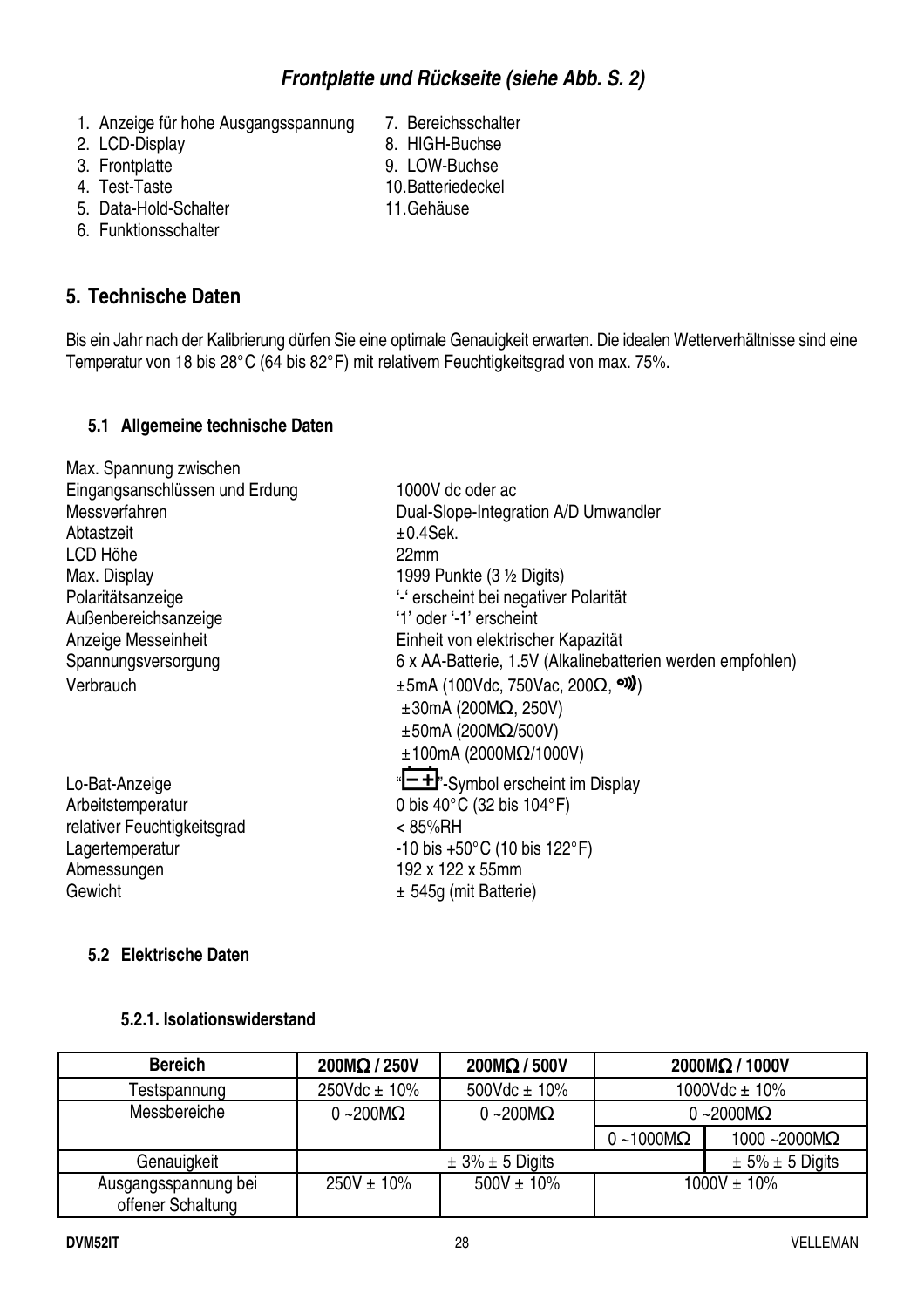| Min. Ausgangsspannung         | 225V bei 0.25M $\Omega$ | 450V bei 0.5M $\Omega$ | 900V bei 1M $\Omega$ |
|-------------------------------|-------------------------|------------------------|----------------------|
| Teststrom (annähernd)         | 1mA bei 0.25M $\Omega$  | 1mA bei 0.5M $\Omega$  | 1mA bei 1M $\Omega$  |
| Kurzschlussstrom des Ausgangs | ≤ 2.5mA                 |                        |                      |

#### **5.2.2. AC-Spannung**

| <b>Bereich</b> | uflösuna | <b>fenauigkeit</b>           |
|----------------|----------|------------------------------|
| 700V           |          | .<br>ာ $\%$<br>Digits<br>. . |

| Eingangsimpedanz      | 10MΩ                                                 |
|-----------------------|------------------------------------------------------|
| Max. Eingangsspannung | 700V rms AC oder 1000V DC                            |
| Frequenzbereich       | 40 bis 400Hz                                         |
| Respons               | durchschnittlich, Kalibrierung in rms der Sinuswelle |

#### **5.2.3. DC-Spannung**

| Bereich | uflösuna | <b>Tenauigkeit</b>                              |
|---------|----------|-------------------------------------------------|
| 000V    | . .      | $\Omega$<br>-<br><b>Jigits</b><br>$\frac{9}{2}$ |

Eingangsimpedanz 10MΩ

Max. Eingangsspannung 1000V DC oder 700V rms AC

**5.2.4. Widerstand** 

| <b>Bereich</b> | <br>$-1100M$<br>. inc<br>. | Genauldkeit                                              |
|----------------|----------------------------|----------------------------------------------------------|
| $200\Omega$    | ٠<br><b>U.IA4</b>          | $\sim$<br>$\Omega$<br>1.8.14.<br>∴יוαוכי<br>70<br>.<br>- |

#### **5.2.5. Durchgang**

| <b>Bereich</b> | Funktion                                                                   |
|----------------|----------------------------------------------------------------------------|
| o)),           | Bei Durchgang ertönt ein akustisches Warnsignal (Widerstand < $50\Omega$ ) |
|                |                                                                            |

Leerlaufspannung  $\pm 2.5V$ 

Überlastschutz 250V DC oder rms AC

#### **6. Bedienungsanleitung**

#### **6.1. Den richtigen Bereich und die richtige Funktion wählen**

Stellen Sie den Funktionsschalter auf 200Ω<sup>o)</sup>, 700V~, 1000V<sup>--</sup> wenn Sie AC -Spannung, DC-Spannung oder Widerstand messen oder wenn Sie den Durchgang prüfen. Stellen Sie den Bereichsschalter auf 200Ω<sup>o)</sup>, 700V~ oder 1000V---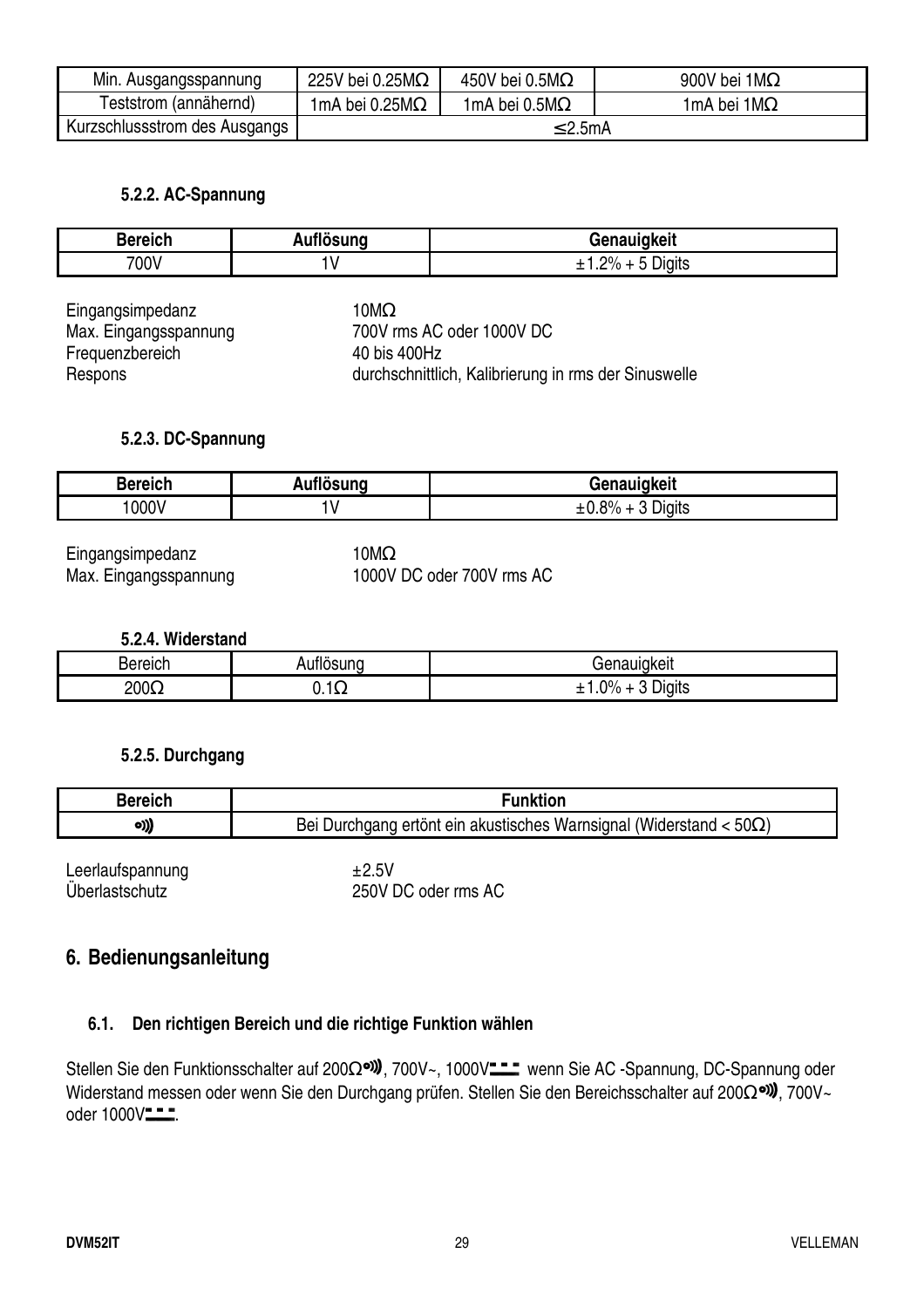Stellen Sie den Funktionsschalter auf MANU., LOCK 1min., LOCK 2min. oder LOCK 4min. um den Isolationswiderstand zu messen. Es ertönt jede 2 Sekunden einen Summton und im Display erscheint eine beliebige Anzeige wenn Funktions- oder Bereichsschalter in den falschen Stand stehen.

#### **6.2. Visuelle und auditive Alarmsignale**

Es ertönt jede 2 Sekunden einen Summton und die rote Anzeige für hohe Ausgangsspannung in der oberen rechten Ecke vom LCD fängt an zu blinken wenn Sie die Test-Taste drücken während der Isolationsbereich gewählt ist.

#### **6.3. Data-Hold-Funktion**

Schieben Sie den Hold-Schalter nach rechts wenn Sie einen bestimmten Messwert festhalten möchten. Das Data-Hold-Symbol erscheint jetzt im Display. Schieben Sie den Schalter wieder nach links um den Data-Hold-Modus zu verlassen.

#### **6.4. Manuelle Bedienung und Gebrauch der Test-Taste**

Stellen Sie den Funktionsschalter auf "MANU." für Isolationsmessungen damit das Gerät manuell bedient werden kann. Die Messung fängt an wenn Sie die Test-Taste drücken. Für längere Messungen ist es sehr handlich um die Test-Taste zu verriegeln : drücken Sie die Test-Taste und drehen Sie sie gegen den Uhrzeigersinn. Sie können den Funktionsschalter auf LOCK 1min., LOCK 2min. oder LOCK 4min. stellen um Messungen während 1, 2 oder 4 Minuten durchzuführen. Stellen Sie den Funktionsschalter einfach wieder auf MANU. um die automatischen Messungen zu unterbrechen ehe die 1, 2 oder 4 Minuten ablaufen.

#### **6.5. Messungen durchführen**

Wenn das  $\triangle$ -Symbol neben einer der Buchsen steht, bedeutet das, dass Sie den angegebenen Grenzwert respektieren müssen, so dass die internen Schaltungen nicht beschädigt werden.

Das  $H$  Symbol erscheint im Display wenn die Batteriespannung unter 7V senkt. Ersetzen Sie die Batterie.

#### **6.6. Isolationswiderstand messen**



Führen Sie nur Isolationsprüfungen durch auf Schaltungen die nicht aktiviert sind. Verbinden Sie den DVM52IT und die bewusste Schaltung mit den Messleitungen und drücken Sie die Test-Taste um den Test durchzuführen.

- 1. Wählen Sie den gewünschten Test-Modus (MANU., LOCK 1min., LOCK 2min., LOCK 4min.) mit den Funktionsschalter.
- 2. Wählen Sie den richtigen Bereich (200MΩ/250V, 200MΩ/500V, 2000MΩ/1000V) mit dem Bereichsschalter.
- 3. Verbinden Sie die schwarze Messleitung mit der LOW-Buchse und die rote Messleitung mit der HIGH-Buchse.
- 4. Verbinden Sie die Messleitungen mit der zu prüfenden Schaltung.
- 5. Drücken Sie die Test-Taste. Im manuellen Modus können Sie diese Test-Taste verriegeln : drücken Sie die Taste und drehen Sie sie gegen den Uhrzeigersinn.
- 6. Lesen Sie den Messwert vom LCD-Display ab.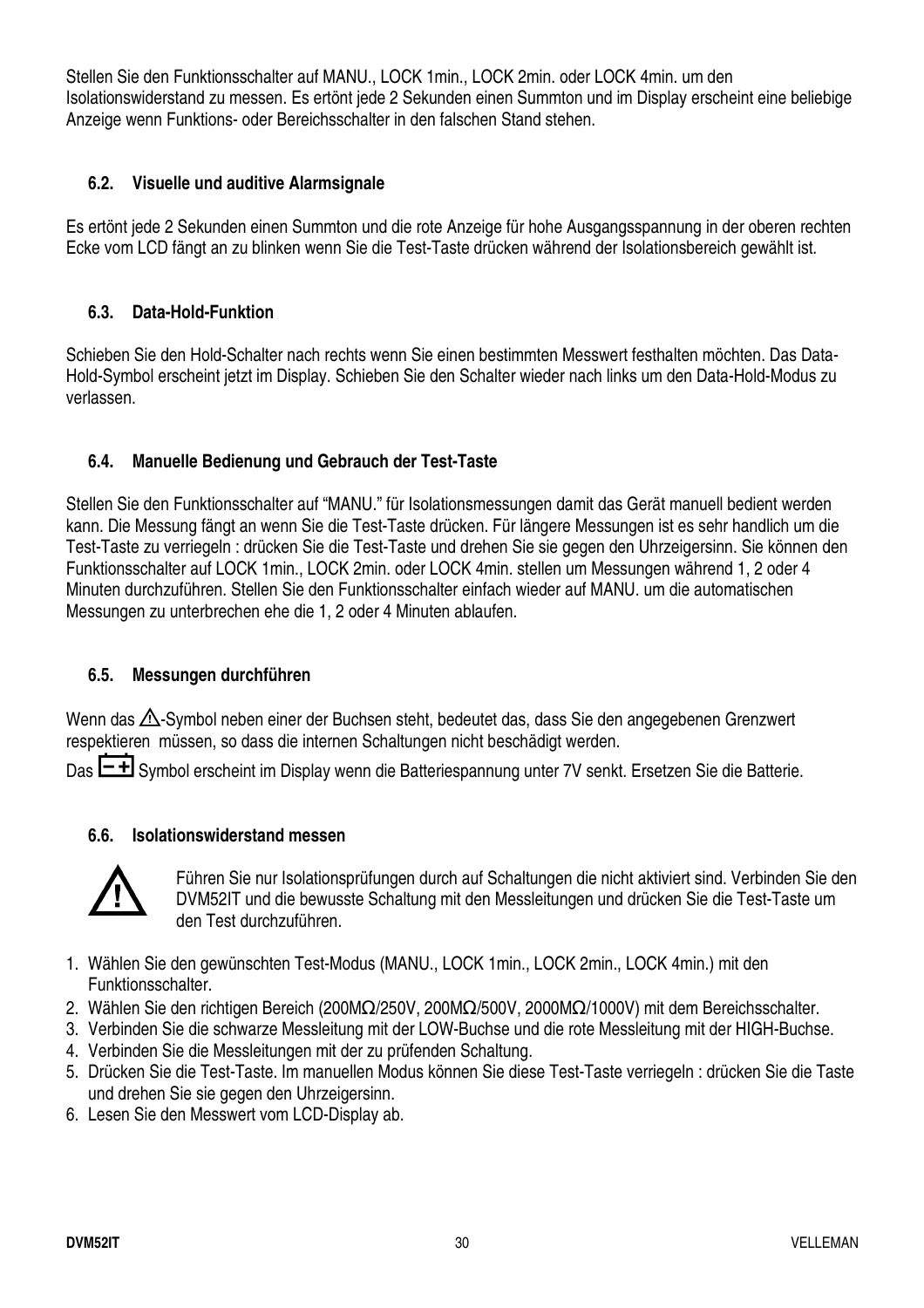

Berühren Sie während der Messungen nie die Schaltung. Drehen Sie nicht am Bereichsschalter während die Test-Taste sich in gedrückter Position befindet.

Lösen Sie nach den Messungen zuerst die Verriegelung der Test-Taste ehe Sie Messleitungen trennen. Dies kommt weil das System aufgeladen ist und die Möglichkeit haben muss, über den internen Entladungswiderstand zu entladen.

#### **6.7. AC-Spannung messen**

- 1. Verbinden Sie die schwarze Messleitung mit der LOW-Buchse und die rote Messleitung mit der HIGH-Buchse.
- 2. Stellen Sie den Funktionsschalter auf 200 $\Omega$ <sup>ol</sup>, 700V~ oder 1000V<sup>--</sup>
- 3. Stellen Sie den Bereichsschalter auf 700V~.
- 4. Verbinden Sie die Messleitungen mit der zu prüfenden Quelle oder Last.
- 5. Lesen Sie den Messwert vom LCD-Display ab.

Das  $\triangle$  Symbol gibt an, dass Sie die Grenzwerte von 700V rms AC und 1000V DC respektieren müssen. Es wäre vielleicht möglich, höhere Spannungen zu messen, aber dies könnte die interne Schaltung zerstören. Seien Sie besonders vorsichtig während die Messungen so, dass Sie elektrische Schläge vermeiden können.

#### **6.8. DC-Spannung messen**

- 1. Verbinden Sie die schwarze Messleitung mit der LOW-Buchse und die rote Messleitung mit der HIGH-Buchse.
- 2. Stellen Sie den Funktionsschalter auf 200 $\Omega$ <sup>old</sup>, 1000V ... oder 700V~.
- 3. Stellen Sie den Bereichsschalter auf 1000V
- 4. Verbinden Sie die Messleitungen mit der zu prüfenden Quelle oder Last.
- 5. Lesen Sie den Messwert und die Polarität der roten Messleitung vom LCD-Display ab.

Das  $\triangle$  Symbol gibt an, dass Sie die Grenzwerte von 700V rms AC und 1000V DC respektieren müssen. Es wäre vielleicht möglich, höhere Spannungen zu messen, aber dies könnte die interne Schaltung zerstören. Seien Sie besonders vorsichtig während die Messungen so, dass Sie elektrische Schläge vermeiden können.

#### **6.9. Widerstandsmessungen**

Sorgen Sie dafür, dass die Schaltung bei Widerstandsmessungen spannungslos ist und, dass alle Kondensatoren völlig entladen sind.

- 1. Verbinden Sie die schwarze Messleitung mit der LOW-Buchse und die rote Messleitung mit der HIGH-Buchse.
- 2. Stellen Sie den Funktionsschalter auf 200 $\Omega$ <sup>ol</sup>). 1000V ... oder 700V~.
- 3. Stellen Sie den Bereichsschalter auf 200Ω.
- 3. Verbinden Sie die Messleitungen mit dem zu messenden Widerstand.
- 4. Lesen Sie den Messwert vom LCD-Display ab.

#### **BEMERKUNGEN**

- Die Außenbereichanzeige "1" erscheint im Display wenn der gemessene Wert außen dem gewählten Bereich fällt. Wählen Sie einen höheren Bereich.
- Die Außenbereichanzeige "1" erscheint wenn der Eingang nicht angeschlossen ist z.B. im Fall eines offenen Kreises.